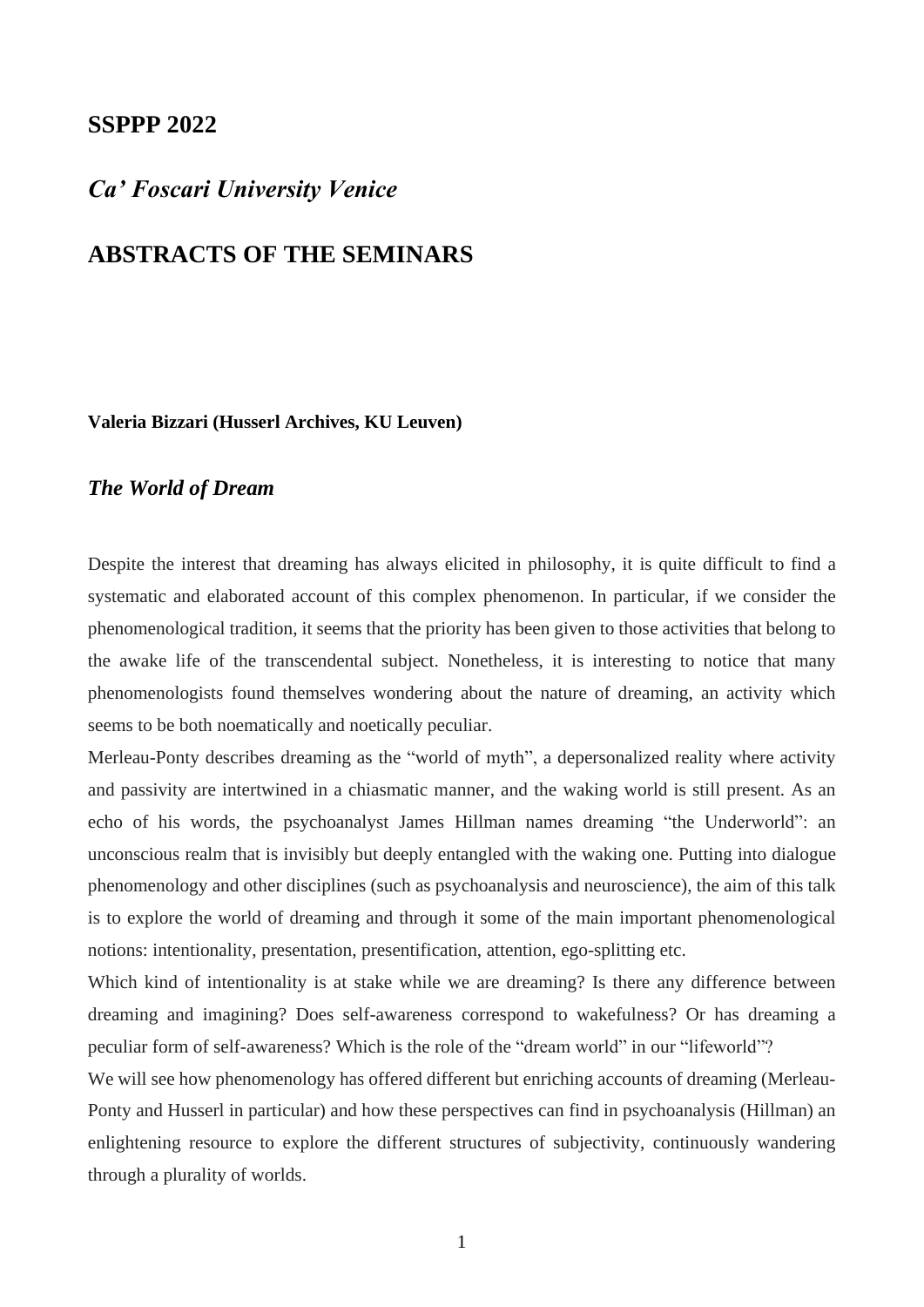### **Reading list**

Rudolf Bernet, "Unconscious Consciousness in Husserl and Freud", Phenomenology and the Cognitive Sciences 1: 327–351, 2002.

Hillman, James. Blu Fires, Routledge 2008 (section "Work with Dreams").

Husserl, Edmund. Phantasy, Image Consciousness and Memory, Springer 2006. (pp.42-44; Appendix IX: pp. 177-184 pp.359-361; pp. 659-665).

Merleau-Ponty, Maurice. The Visible and the Invisible, Northwestern University Press 1968 (pp.1- 13;Chapter "The Chiasm"pp. 130-155; pp.262-263).

Warren, Nicholas de. "The Inner Night: Towards a Phenomenology of (Dreamless) Sleep." In Lohmar, Dieter, and Yamaguchi, Ichiro. On Time - New Contributions to the Husserlian Phenomenology of Time. Dordrecht: Springer 2010. pp. 273-294.

### **Nicolas de Warren (Pennsylvania State University)**

### *The Life-World of Trust*

The aim of this session is to circumscribe the foundational significance of trust for human existence. Surprisingly, philosophical accounts – phenomenological or otherwise – of the life-world and intersubjectivity have on the whole neglected the indispensable and largely unspoken dimension of trust in human flourishing. In this session, we shall examine the relations between three existential forms of trust: trust in the world, trust in others (or inter-subjective trust), and self-trust. Two main insights will be developed. First: relations of trust involve an edging, or lining, of the trusted Other in the self and, by the same token, a lining of the self in the entrusted Other. In this manner, the trusted Other is carried within me just as (much as) I am carried within the Other to whom I have entrusted myself. What is to live upon trust with others is for others to necessarily participate and partake in our lives, much as participate and partake in the lives of others. Beholden thus to others, we are not self-begotten beings. Second: relationships of trust inherently involve a responsibility (or honoring of trust) to which we are committed without knowing exactly what the commitment of trust means or demands of us. Essential to this conception is an understanding of trust as a dialogical relationship where the meaningfulness of trust itself becomes entrusted to the dialogical relationship that transpires between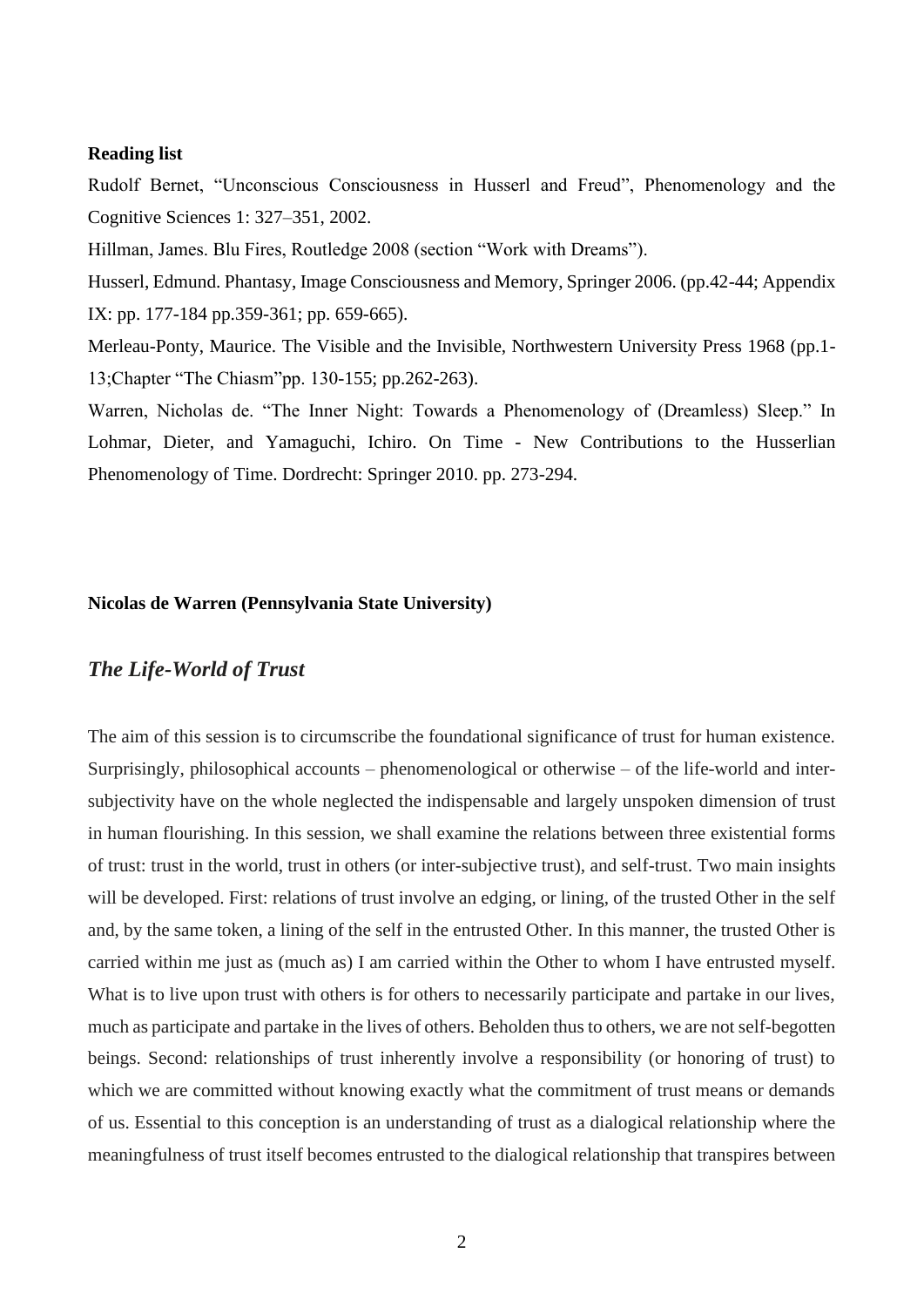those who trust. Each of us is the keeper of our trust in the triadic structure of its dialogical constitution.

### **Reading list**

Shakespeare, W. *King Lear* Handouts provided to the participants

# **Roberta Dreon (Ca' Foscari University Venice) Riccardo Valenti (Ca' Foscari University Venice/University of Paris I Panthéon-Sorbonne)**

# *Beyond the Nature-Culture Divide. Phenomenological and Pragmatist Forms of Non-Reductive Naturalism*

This lecture suggests a comparison between Merleau-Ponty's and Dewey's forms of naturalism. It will be based, on the one side, on Merleau-Ponty's courses on nature as well as on his lectures on infant psychology, and, on the other side, on Dewey's *Experience and Nature* and on some parts of his *Logic. The Theory of Inquiry*. Both Dewey and Merleau-Ponty independently developed forms of naturalism, emphasizing the continuity between natural and cultural, physical and psychical, body and mind. Both of them tried to avoid ontological reductionism as well as ontological dualism; they adopted an open-minded approach towards scientific inquiries while escaping the mere translation of philosophical issues into a properly scientific vocabulary. However, the Pragmatist approach to naturalism seems more capable than phenomenology to avoid any residue of foundationalism or hierarchical ordering between nature and culture and to develop arguments for considering the loop effects or feedback actions introduced by the advent of culture, meaning and language in re-shaping already existing forms of organic-environmental interactions.

### **Reading list**

Dewey, John. (1981). *Experience and Nature*. Vol.1 of *The Later Works*, Carbondale and Edwardsville: Southern Illinois U.P.

Dewey, J. (1991). *Logic: The Theory of Inquiry*, Vol.12 of *The Later Works*, Carbondale and Edwardsville: Southern Illinois U.P.

Merleau-Ponty, M. (1994), *La Nature. Notes. Cours du Collège de France*, Paris: Éditions du Seuil.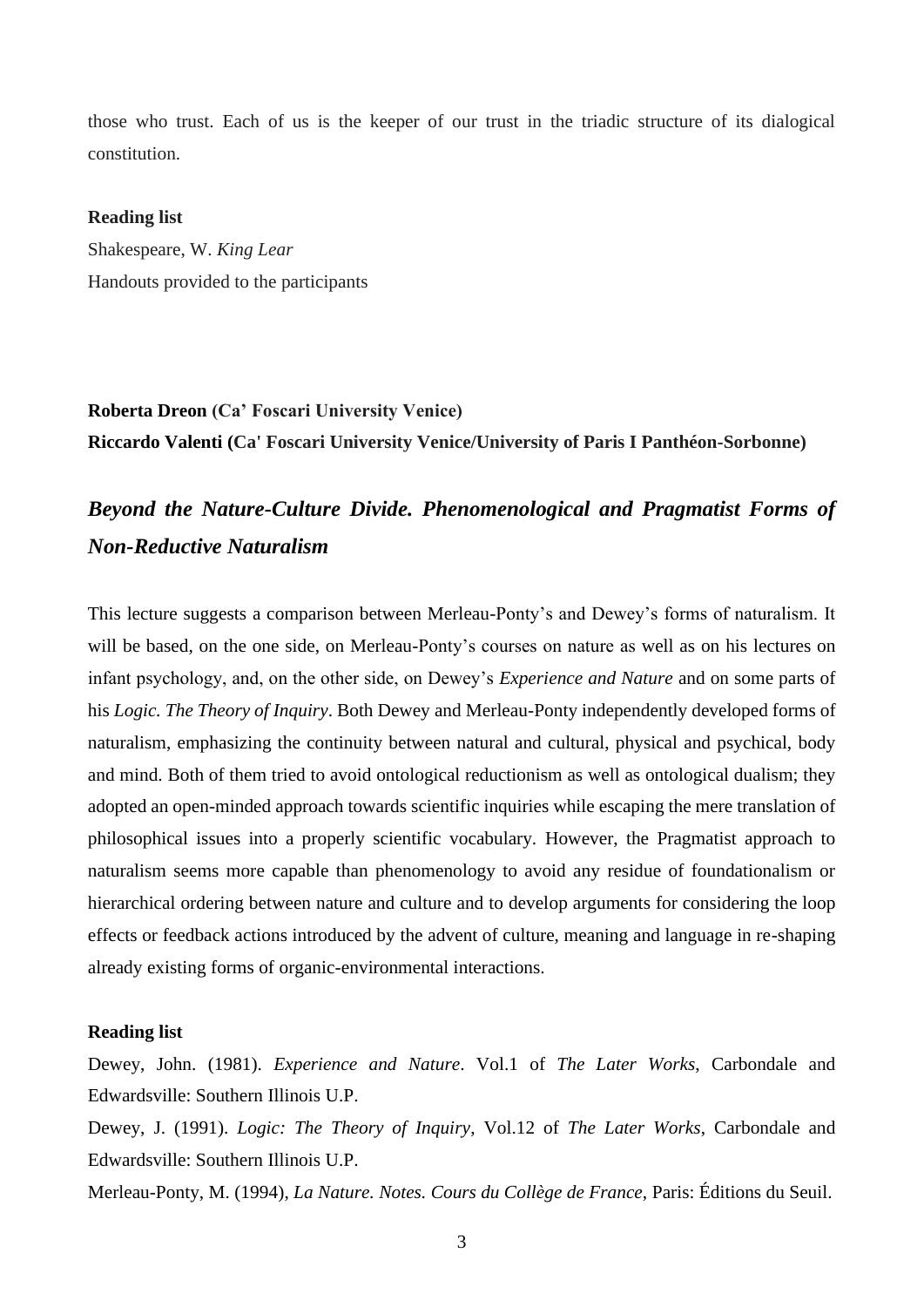Merleau-Ponty, M. (2001), *Psychologie et pédagogie de l'enfant. Cours de Sorbonne 1949-1952*, Lagrasse: Verdier.

### **Matteo Giannasi (Ca' Foscari University Venice)**

# *Environmental Phenomenology? The significance of Husserl's concept of environment.*

The lecture addresses the notion of environment (*Umwelt*) in Husserl's phenomenological project. The concept of environment is discussed in relation to other (at least *prima facie*) semantically related phenomenological concepts, such as surroundings (*Umgebung*), horizon (*Horizont*), world of life (*Lebenswelt*), life environment (*Lebensumwelt*) – and of course world (*Welt*).

Husserl's notion of environment is illustrated with respect to two different issues: on one hand, whether its scope is restricted or "regional", or rather more general and systematic, in Husserl's phenomenology; on the other, what role that notion plays in the characterization of specific regional realities, and what its relation is to other important concepts, such as communication, nature, and culture.

As to the first, structural, question, the lecture addresses the different nuances of the expression "*Umwelt*" in Husserl's general presentations of the phenomenological project, most notably with respect to different phases of the process of transcendental investigation: the natural attitude, transcendental reduction, the process of constitution, etc.

As to the second issue, we shall attempt to explicate the significance of the specifically phenomenological concept of environment, in texts about the structure of social reality – both as cultural reality and as shared reality – and about its relation to other domains. Certain paradoxes, or counterintuitive consequences, determined by the specifically transcendental framework, shall be evoked and briefly discussed.

### **Reading list**

Hua I. Husserl, E. (1950). *Cartesianische Meditationen and Pariser Vorträge*. The Hague: Martinus Nijhoff; *Cartesian Meditations: An introduction to phenomenology*. D. Cairns (Trans.). The Hague: Martinus Nijhoff, 1960. §§ 48-64.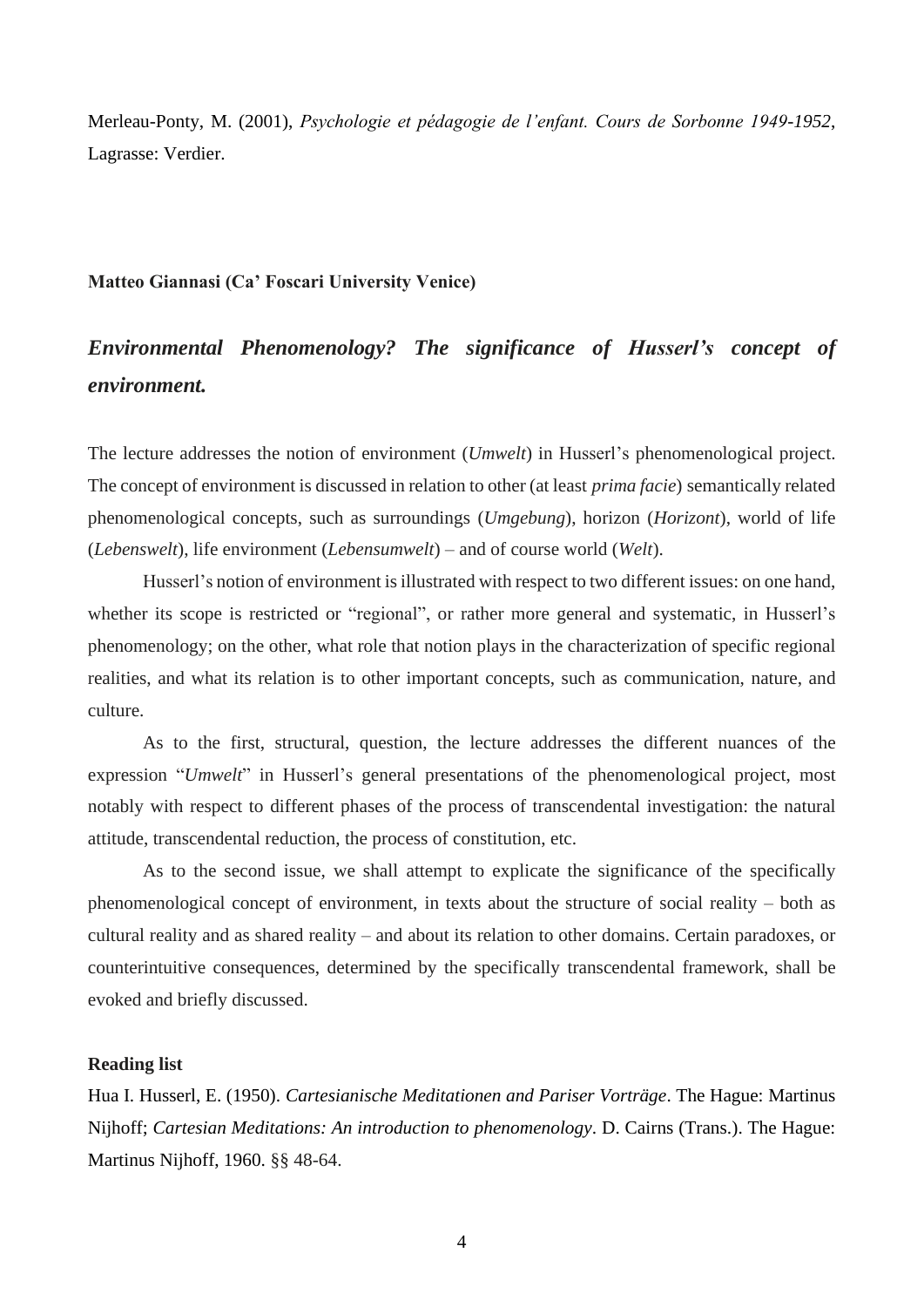Hua IV. Husserl, E. (1952). *Ideen zu einer reinen Phänomenologie und phänomenologischen Philosophie, Zweites Buch: Phänomenologische Untersuchungen zur Konstitution*. The Hague: Martinus Nijhof; *Ideas pertaining to a Pure Phenomenology and to a Phenomenological Philosophy, Second Book*. R. Rojcewicz and A. Schuwer (Trans.). Dordrecht: Kluwer, 1989**.** §§ 48-57 and §§ 62- 64.

Hua VI. Husserl, E. (1954). *Die Krisis der europäischen Wissenschaften und die transzendentale Phänomenologie*: *Eine Einleitung in die phänomenologische Philosophie*. The Hague: Martinus Nijhoff; *The Crisis of European Sciences and Transcendental Phenomenology*. D. Carr (Trans.). Evaston: Northwestern University Press 1970. §§ 8-9 and §§ 28-33, and *Appendix III.*

**Burt Hopkins** (Associated Member, UMR-CNRS 8163 STL/ University of Lille)

## *Life-World, Science, and Historicity in Husserl's Phenomenology*

My presentation will circumscribe the *transcendental* meaning of the concept of the 'life-world' in Husserl's last writings gathered together in the *Crisis of European Sciences and Transcendental Phenomenology* (1954/1970) that originally date from the last decade of his life (the 1930s). Because I am convinced that the *core* meaning of 'life-world' cannot be separated from Husserl's phenomenological method, and because that method is critically driven, my presentation will begin with an account of what I see as the phenomenological method's two most crucial critical components. Those components being 1) its aspiration to realize the *rigorous* ideal of a *presuppositionless* philosophical science and 2) its transcendental critique—in the Kantian spirit of an account of the conditions of possibility of natural and exact science—of the objective (mathematical physics), exact (mathematics and logic), and human (psychology, anthropology, sociology) sciences. This beginning will allow me to situate the emergence of the transcendental *phenomenon* of the life-world within the context of Husserl's method's two critical concerns.

I will show that when presented in this way the life-world as a phenomenon emerges in response to both of Husserl's critical concerns. It emerges in response to the *first*, with Husserl's self-critical recognition that his initial formulation of the method that serves phenomenology's ideal of *presuppositionlessness*—the *transcendental* phenomenological reduction as presented in the *Ideas*, *Cartesian Meditations*, and *Formal and Transcendental Logic*—harbors a heretofore concealed *presupposition*: the phenomenologically *pre-thematic* (and therefore "pregiven") *horizon* of the *pre-*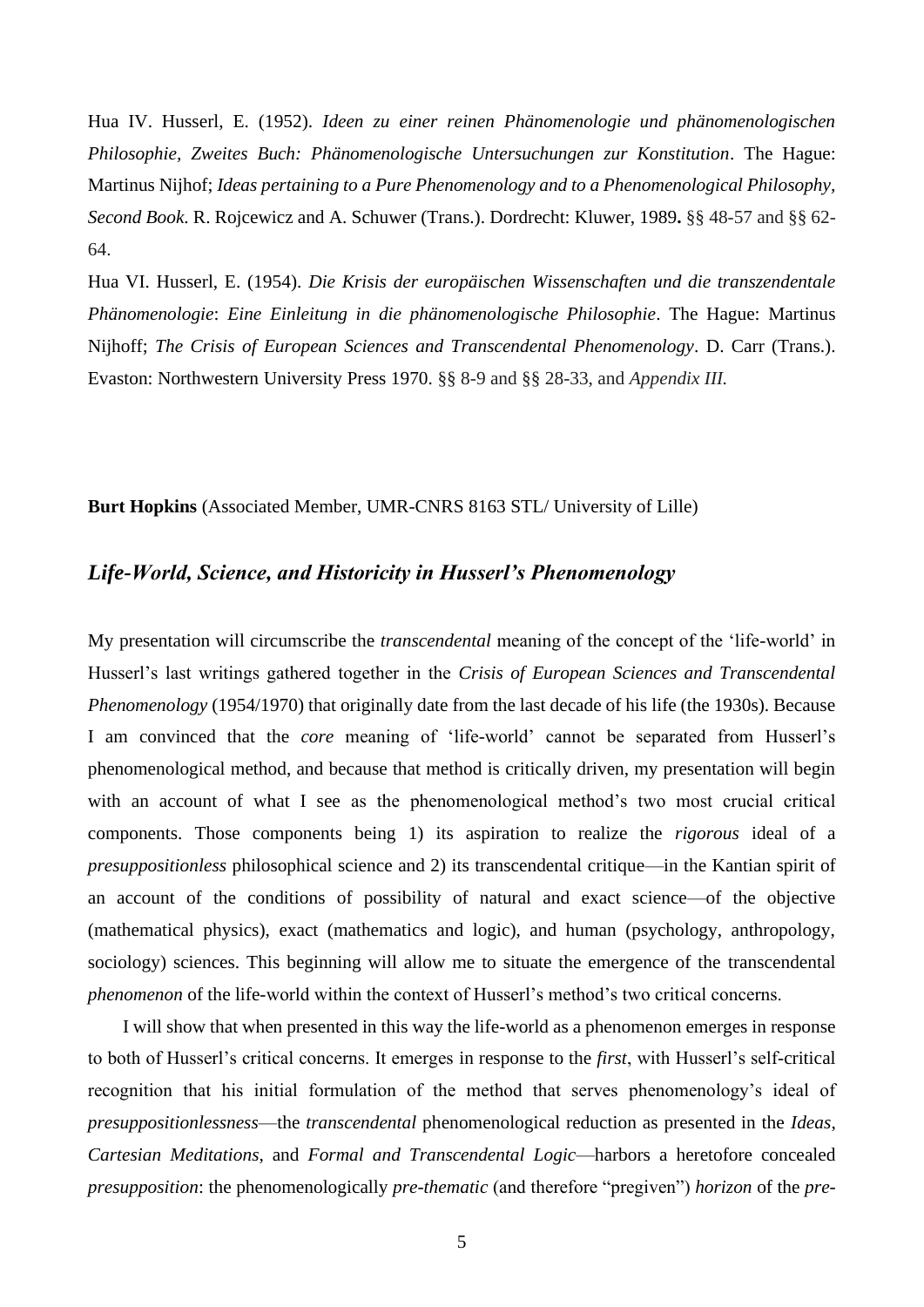*theoretical* life-world of everyday life and all the individual and communal *practical* activities that that life involves. It emerges in response to the *second*, with Husserl's related recognition that this pre-theoretical horizon is also *presupposed* by the paradigmatic objective science—physics—and the *symbolic* mathematics that is a crucial condition of that science's possibility.

I will conclude with a brief account of Husserl's initial investigations into these two presuppositions, which disclosed that they both share a common historically situated and socially relative horizon, and his response—fragmentary at best—to this disclosure. I will show that his response to the first (methodological) presupposition is to formulate the project of a phenomenological science of the life-world, composed of the twin tasks of investigating its ontology and then providing an account of that ontology's transcendental phenomenological condition of possibility. While his response to the second presupposition (in back of objective science)—which for me is the more interesting and important—I will try to *show* involves the phenomenologicalhistorical reflection that uncovers the *alienation* from the life-world that occurs when the symbolically driven *method* of mathematical physics is interpreted by its originators (Galileo, Descartes and Newton) and all who follow them as the *true* science of the being (the true *ontology*) of the *natural* world. And I will conclude by *arguing* that what is uncovered here adumbrates the basis of Husserl's *radical* claim in his last work that the formalized meaning at the foundation of the exact science of modern symbolic mathematics has an *historical* dimension; albeit a dimension that is *not* historical in the sense of the *empirically* historical investigation of the contingencies of *res gestae* but in the *phenomenological* sense of the epochally dated meaning—the *historicity* belonging to the exact meanings constitutive of that foundation.

### **Reading list**

De Santis, Daniele Majolino, Claudio, Hopkins, Burt eds., *Routledge Handbook for Phenomenology and Phenomenological Philosophy*, (UK: Routledge, 2020) Gadamer, H.G. "The Science of the Life-World," in *Philosophical Hermeneutics*, trans. and ed. David Linge (Berkely: University of California Press, 1977: 182-197). Hopkins, Burt, *The Origin of the Logic of Symbolic Mathematics: Edmund Husserl and Jacob Klein* (Bloomington: Indiana University Press, 2011). Husserl, Edmund. *Die Krisis der europäischen Wissenschaften und die transzendentale Phänomenologie. Eine Einleitung in die phänomenologische Philosophie*, ed. Walter Biemel, Husserliana VI (The Hague: Nijhoff, 11954, 21976); translated by David Carr as *The Crisis of European Sciences and Transcendental Phenomenology* (Evanston, Ill.: Northwestern University Press, 1970).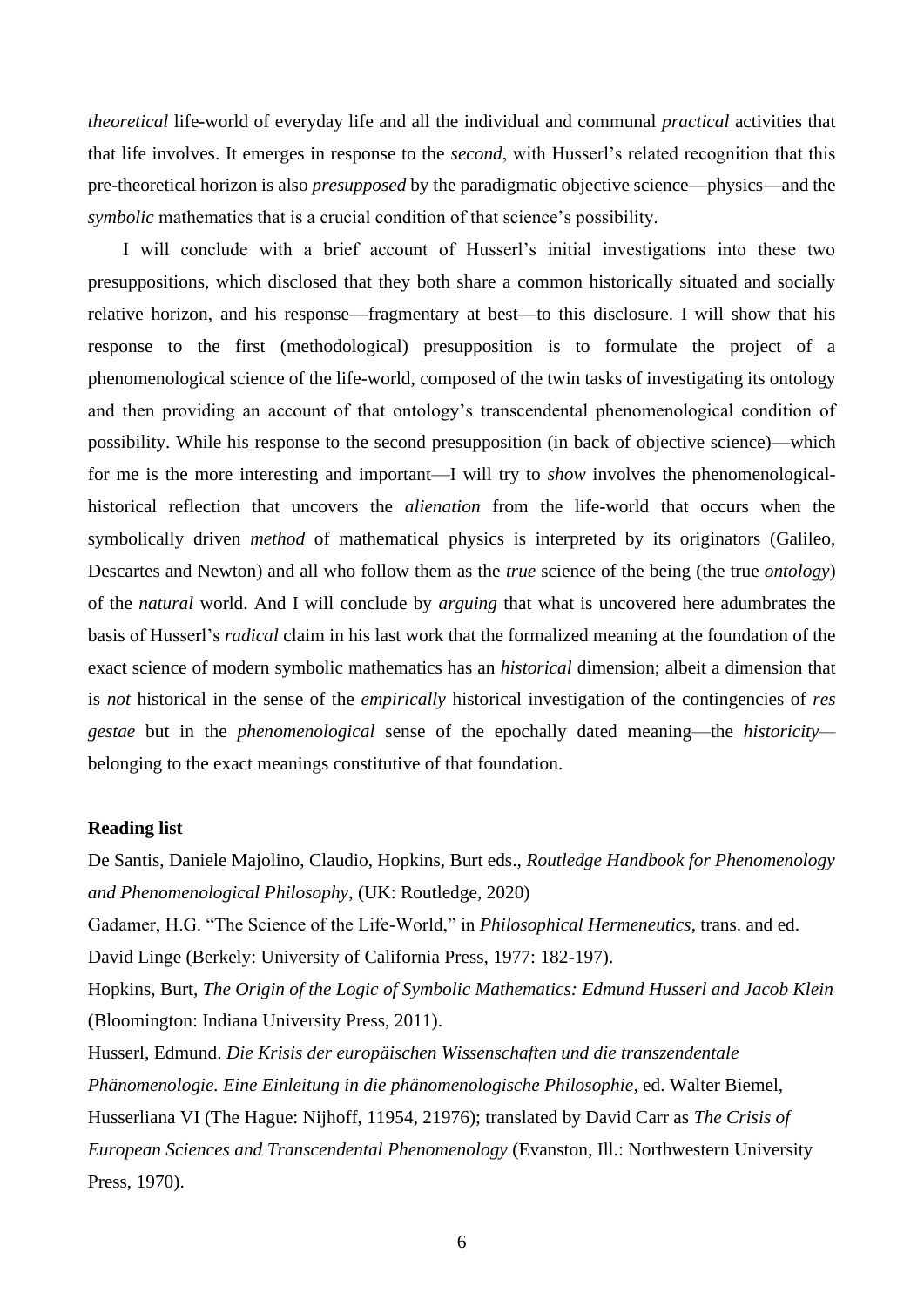Klein, Jacob "Phenomenology and the History of Science," in *Philosophical Essays in Memory of Edmund Husserl*, ed. Marvin Farber (Cambridge, Mass.: Harvard University Press, 1940), 143–163; reprinted in Jacob Klein, Lectures and Essays, ed. Robert B. Williamson and Elliott Zuckerman (Annapolis, Md.: St. John's Press, 1985), 65–84.

Trizio, Emiliano, *Philosophy's Nature: Husserl's Phenomenology, Natural Science, and Metaphysics* (UK: Routledge, 2020).

### **Claudio Majolino (University of Lille)**

### *Phenomenologists Playing Games. From Chaos to Kosmos and Back*

Many authors belonging to the so-called "phenomenological tradition" have variously thematized the relationship between the (apparently ludic) activity of *playing games* and the (allegedly serious) philosophical attempt to *make sense of the world*. Brentano was not only a major chess player and published author of riddles, but also a theorist of their philosophical relevance. Husserl has firmly maintained that the crisis of Pre-Socratic cosmologies, the birth of Plato's genuine philosophy and the first breakthrough of transcendental thinking are all momentous side-effects of one major event: the Sophists "playing the game of philosophy". Drawing from Kant, Heidegger has openly correlated the concepts of "playing" and "being-in-the world" and Sartre took the activity of playing games as evidence for the existential freedom of human consciousness and its power to transcend the reality of the world as it is. Finally, Eugen Fink has gone as far as to develop a full metaphysics, entirely revolving around the idea of the "play as a world-symbol". In this lecture I will present some of these views, expound their driving motives, draw a map of their possible connections and question the significance of thinking the "world" from the standpoint of the "play", and vice-versa.

### **Reading list**

Franz Brentano, Aenigmatias: Neue Rätsel (1869). Edmund Husserl, Einleitung in die Philosophie (1916-1919) (Husserliana Materialien IX) Martin Heidegger, Einleitung in Die Philosophie (WS 1928/29) (Gesamtausgabe 27) Jean-Paul Sartre, L'imaginaire (1940) Eugen Fink, Spiel als Weltsymbol (1960)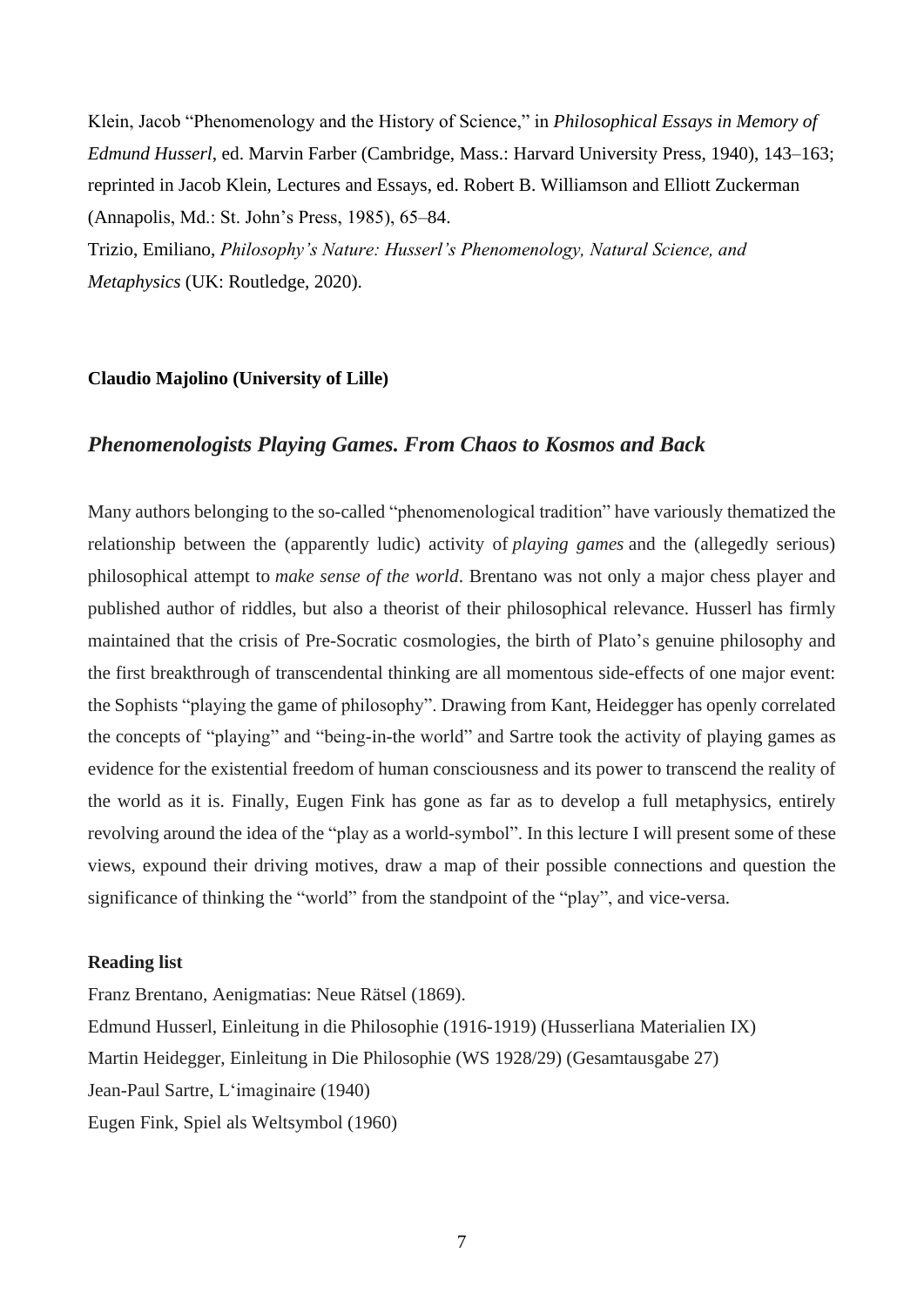### **Inga Römer (University of Grenoble Alpes)**

# *The problem of the world in Heidegger's "metaphysics of Dasein"*

In *Being and Time*, Heidegger states that Dasein is never an isolated consciousness, analyzing objects in front of it, but that it is always already in the world: it is "being-in-the-world". World is thus not a being, but it is the totality of signification (*Bewandtnisganzheit*), projected by Dasein itself and in the context of which Dasein understands everything that it encounters. However, this conception of the world seems rather subjectivist, an impression that was widely shared by the first reception of *Being and Time* as anthropology. In the years after the publication of his famous book, Heidegger worked on what he then called a "metaphysics of Dasein", an approach that was supposed to counterbalance the impression of subjectivism and show the metaphysical status of his thinking. Within this new orientation, he proposed a very different conception of the world, a conception that emphasizes our being anchored in the totality of beings (*Seienden im Ganzen*), in kosmos. The seminar will analyze this new conception of the world, its metaphysical implications and its connection to some problematic passages from Heidegger's *Black Notebooks*.

### **Reading list**

Martin Heidegger, *Metaphysische Anfangsgründe der Logik im Ausgang von Leibniz*, edited by Klaus Held, Frankfurt am Main, Klostermann, « Gesamtausgabe » vol. 26, 1978 (translation *The Metaphysical Foundations of Logic*, Indiana University Press, 1984).

François Jaran, *La métaphysique du Dasein. Heidegger et la possibilité de la métaphysique* (1927- 1930), preface by Jean Grondin, Bucarest, Zeta Books, 2010.

Stefan Schmidt, *Grund und Freiheit. Eine phänomenologische Untersuchung des Freiheitsbegriffs Heidegger*s, Dordrecht, Springer, « Phaenomenologica » vol. 217, 2016.

Alexander Schnell, *De l'existence ouverte au monde fini*. Heidegger 1925-1930, Paris, Vrin, 2005. László Tengelyi, *Welt und Unendlichkeit. Zum Problem phänomenologischer Metaphysik*, Freiburg im Breisgau/Munich, Alber, 2014.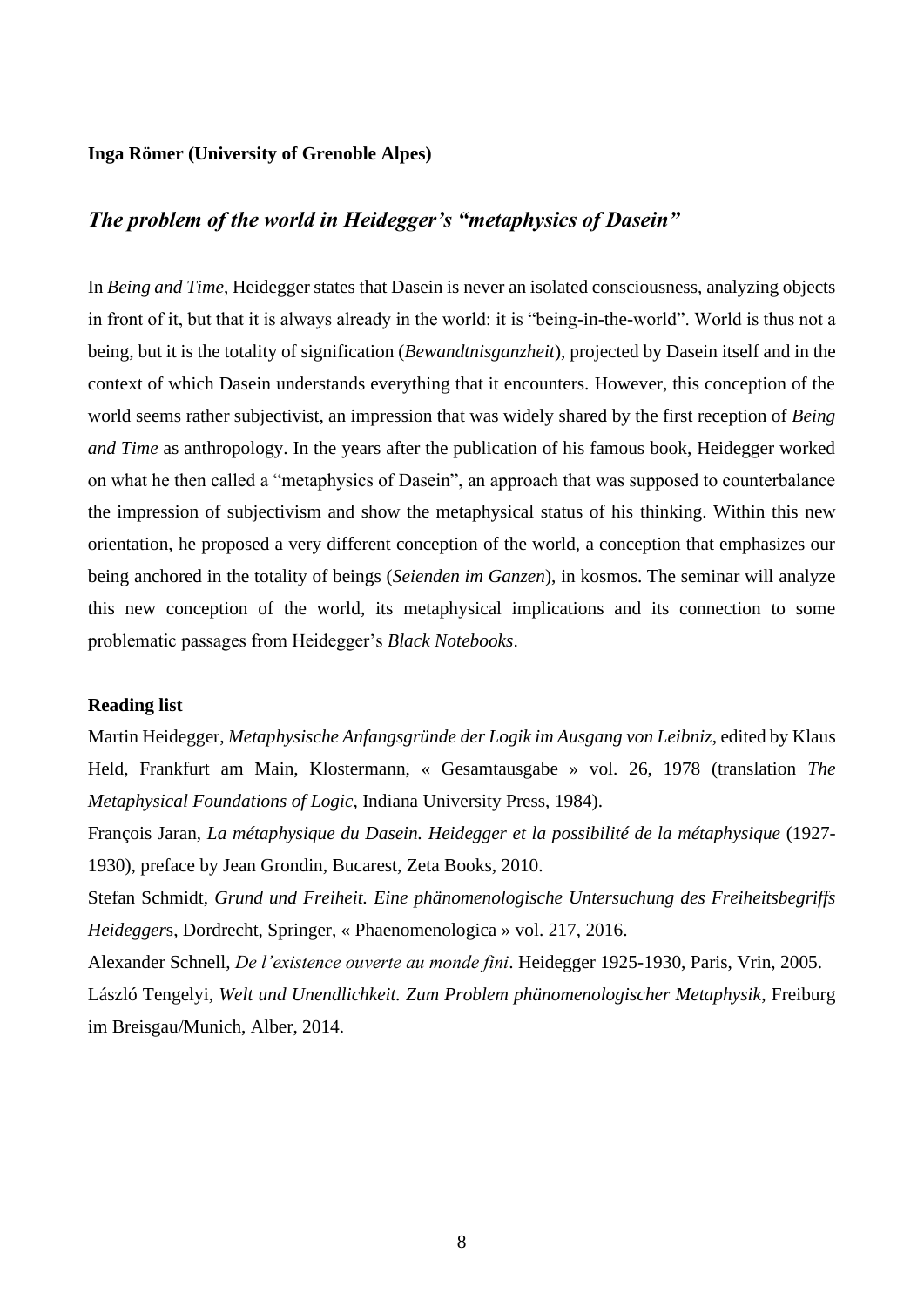### **Emiliano Trizio (Ca' Foscari University Venice)**

## *On the very concept of Life-World*

Husserl's frequent use of the concept of life-world especially during the last period of his philosophical production has often been deemed incoherent or ambiguous at best. Critics have wondered how the life-world can be at the same time a pre-given perceptual world as well as a world laden with cultural predicates, how it can be prescientific and yet include the world of scientific truth, how it can be subjective-relative and yet be the only really existing world, how it can be the universal horizon for all human life and practices and yet be historical, and, finally, how it can be the sensefundament of science as well as the surrounding world of what is taken for granted, which can itself be loaded with widely used scientific predicates. In this lecture, I will try to show that the notion of life-world is not affected by such ambiguities, nor by the alleged problems concerning what some of Husserl's readers call "the reduction to the life-world". The general outlook underlying this lecture consists in the thesis that the lasting value of the phenomenological tradition consists precisely in the radical way in which it renders thematic the very notion of "world" by rescuing it from objectivism.

### **Reading list**

Hua IV. Husserl, E. (1952). *Ideen zu einer reinen Phänomenologie und phänomenologischen Philosophie, Zweites Buch: Phänomenologische Untersuchungen zur Konstitution*. The Hague: Martinus Nijhof; *Ideas pertaining to a Pure Phenomenology and to a Phenomenological Philosophy, Second Book*. R. Rojcewicz and A. Schuwer (Trans.). Dordrecht: Kluwer, 1989.

Hua VI. Husserl, E. (1954). *Die Krisis der europäischen Wissenschaften und die transzendentale Phänomenologie*: *Eine Einleitung in die phänomenologische Philosophie*. The Hague: Martinus Nijhoff; *The Crisis of European Sciences and Transcendental Phenomenology*. D. Carr (Trans.). Evaston: Northwestern University Press 1970.

Hua XXXIX. Husserl, E. (2008). *Die Lebenswelt*. Dordrecht: Springer.

Moran, D. (2015). Everydayness, Historicity and the World of Science: Husserl's Life-World Reconsidered*.* In: L. Učník, I. Chvatík and A. Williams, eds., *The Phenomenological Critique of Mathematization and the Question of Responsibility*. Dordrecht: Springer, pp. 107-131.

Held, K. (2003). *Husserl's Phenomenology of the Life-World*. In: D. Welton, ed., *The New Husserl.* Bloomington: Indiana University Press, pp. 32-62.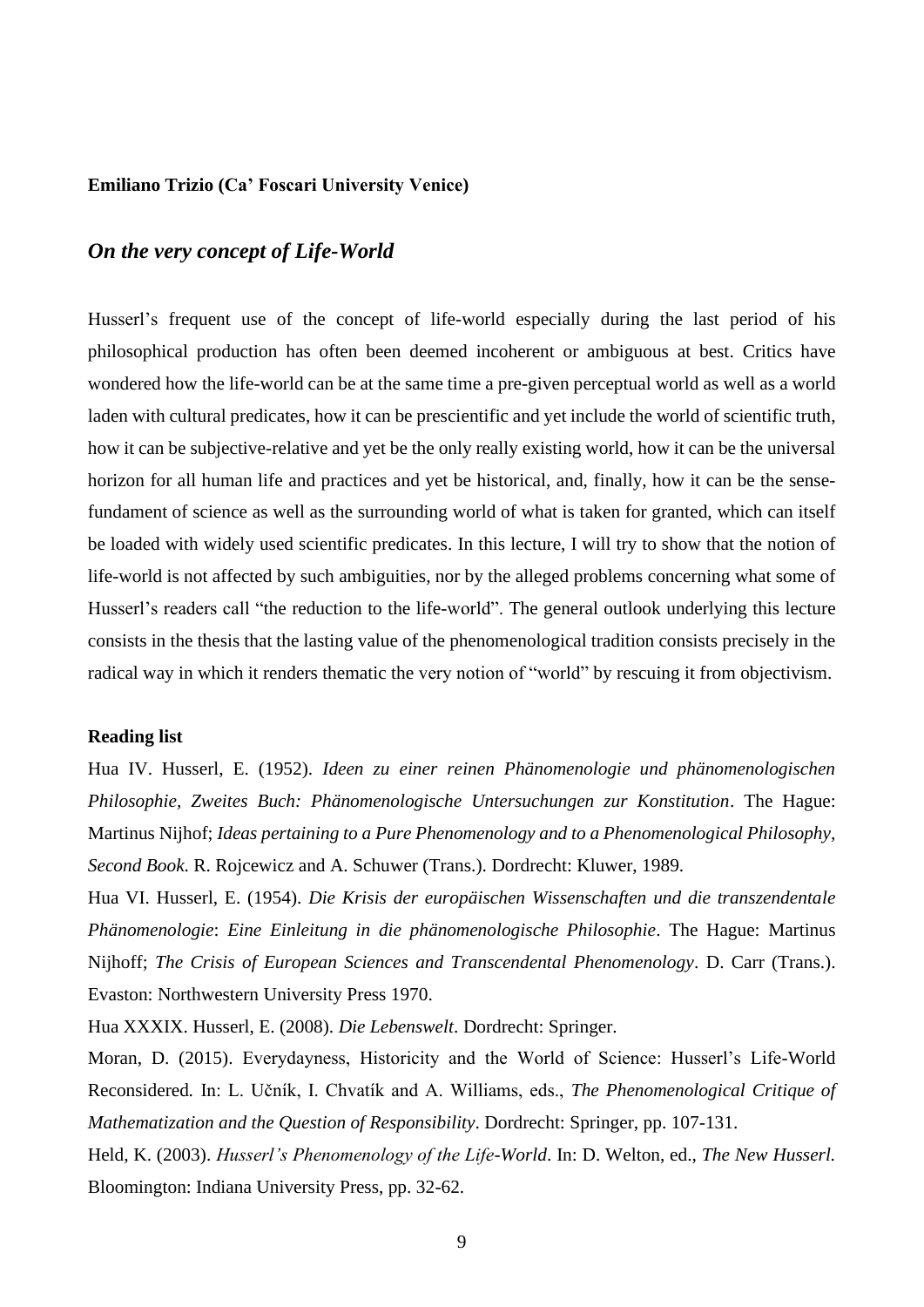# **Student presentations**

### **Lorenzo Biagini (University of Pisa)**

### *The Negative Dialectics of Phenomenological Experience: Adornian Perspectives on Husserl*

In my paper I would like to show how some Adornian suggestions could enrich the development of Transcendental Phenomenology, especially if the latter is understood as a form of dialectical experience. Adorno's criticism of Husserl is well known and widely studied, so here, instead of focusing prominently on this aspect, I will consider the relation between the two philosophers from a different standpoint. We may see Adorno as a missed pupil of Husserl: he could have been in the same position than Fink's – not only for his age, but above all for theoretical reasons – and we can only imagine the effects of his potential influence on Husserl's thought. Therefore, my paper will examine the relevance of some aspects of Negative Dialectics for Transcendental Phenomenology.

As mentioned above this kind of dialogue is possible only understanding Transcendental Phenomenology in terms of dialectical experience: this possibility depends upon the acknowledgement of the importance of Life-World (*Lebenswelt*), because such a key concept of Husserlian late works gives a dialectical dynamic to his Phenomenology. My core thesis is that the whole Transcendental Phenomenology is an attempt to bring *Lebenswelt* to self-consciousness as constituting life (*leistendes Leben*) or, in other words, to transform a not-fully-self-aware style of experience in a philosophical one without substantially rejecting his mundane (*lebensweltlich*) horizon. Transcendental Phenomenology is the immanent and dialectical transformation of natural life through philosophy, not her negation.

This self-consciousness of Life-World as Transcendental Subjectivity is reached through a peculiar dynamic established between Natural and Transcendental Attitude, in a relation of mutual implication which can easily be defined as dialectical: not surprisingly Fink, since the late '20s, tried to explicitly introduce dialectical elements in Husserl's Phenomenology. However, in my opinion, the Finkian attempt culminating in the *Sixth Cartesian Meditation* still limits Transcendental Phenomenology to a subjective dialectics, mostly because there is still a primacy of Transcendental Subject upon the mundane one and the world in general. According to Fink's *Cartesian Meditation*, Transcendental Phenomenology is the practice through which the subject awakes himself from "dogmatic slumber" to his true form.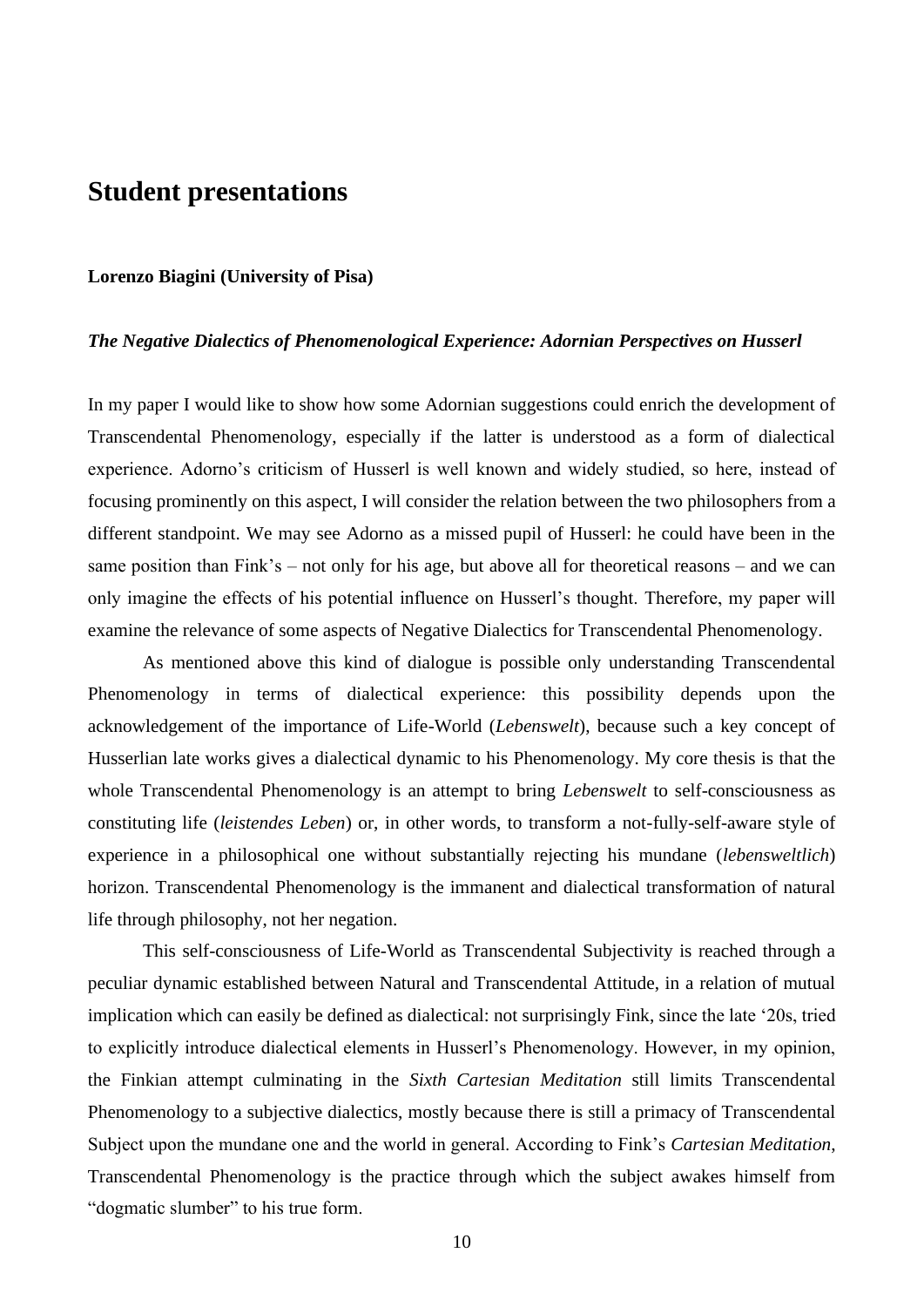In this scenario, Adorno is relevant because his Negative Dialectics strongly refuses this notion of primacy of the (Transcendental) Subject, underlining that the objective moment of experience is a constitutive pole irreducible to the subjective one. In my speech I would like to show how a "phenomenological Negative Dialectics" assigns the objective pole to the mundane moment, i.e. to *Lebenswelt*, emphasizing in an Adornian fashion the importance for Transcendental Subjectivity of a political-material history. "Phenomenological Negative Dialectics" means that Life-World is both the intentional product of Transcendental Life and a constituting moment of the latter, in a continuous movement of mutual implication that never hypostatizes the subjective moment. It will be also shown that this kind of Phenomenology ends in the idea of a mundane-transcendental praxis.

### **Reading list**

TH. W. ADORNO, *Negative Dialectics*, trans. by E. B. Ashton, Routledge, London/New York 2004, esp. pp. 166-207.

ID., *Critical Models. Interventions and Catchwords*, trans. by H. W. Pickford, Columbia University Press, New York 2005, "Dialectical Epilegomena: On Subject and Object" (pp. 245-258).

E. FINK, *Sixth Cartesian Meditation. The Idea of a Transcendental Theory of Method*, trans. by R. Bruzina, Indiana University Press, Bloomington/Indianapolis 1995.

E. HUSSERL, *The Crisis of European Sciences and Transcendental Phenomenology. An Introduction to Phenomenological Philosophy*, trans. by D. Carr, Northwestern University Press, Evanston 1970, esp. §§1-7, 51-55 and 59 (pp. 3-18, 173-189 and 208-210).

ID., *Husserliana, Band XXIX: Die Krisis der europäischen Wissenschaften und die transzendentale Phänomenologie. Ergänzungsband*, ed. by R. N. Smid, Kluwer, Dordrecht/Boston/London 1993, esp. Text 7 (pp. 77-83).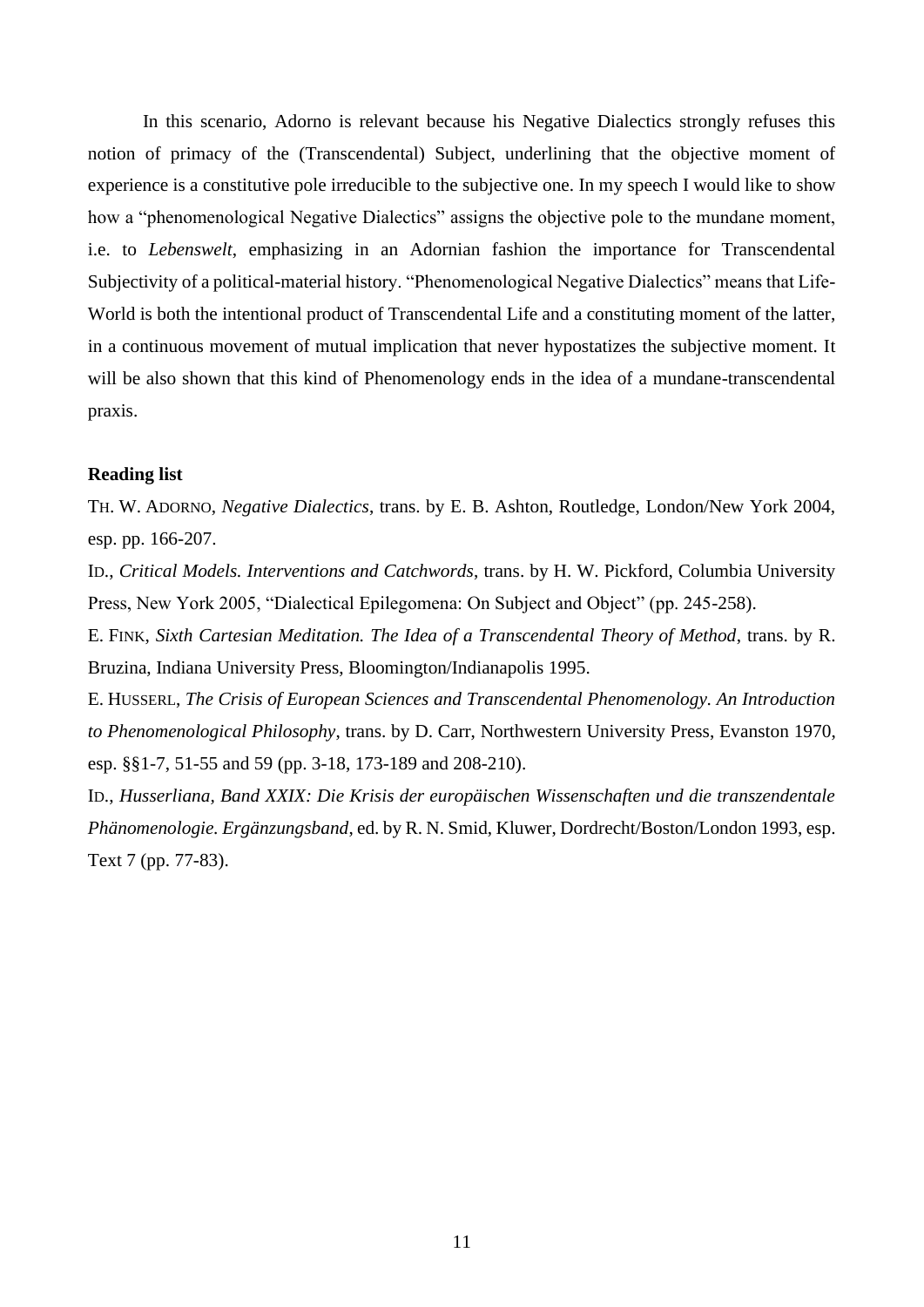### **Noam Cohen (The Hebrew University of Jerusalem)**

### *Monadology and Being-with: Sharing as a Constitutive Aspect of the World*

This paper explores two different senses in which the world is a *shared* and *common*  phenomenon. It attempts to confront and evaluate two different possibilities of understanding *sharing* as a primordial and constitutive aspect of the sense of the world as *one* whole. The first is Husserl's notion of a "community of monads" (*Monadengemeinschaft),* whereas the second is Heidegger's conception of "being-with" (*Mitsein*) as "sharing in truth" (*Sichteilen in Wahrheit).*

The paper begins by discussing the basic sense of the world for Husserl as a *common* one. Such commonality, as the "*commonness (Gemeinsamkeit) of Nature*" (*CM,* 120), has its roots in a *plurality*  of subjects, for the world as such is co-constituted by a plurality of compossible transcendental egos, the community of monads. That is, the constitution of the world relies on transcendental intersubjectivity as an open-ended community of co-constituting monads. In Husserl's words, "*the constitution of the world essentially involves a 'harmony' of the monads*" (*CM* 107). As I will emphasize, the harmonious interplay of monads that constitutes the world is a continuous synthesis of *different* moments of one and the *same* world. But though each monad realizes within itself the same world as accessible to a multiplicity of other monads, those others themselves are not directly accessible, for they gravitate around other centers of experience. The world mirrored in every monad, then, is necessarily given only in a partial manner. Thus, for Husserl the world is shared as an interplay of presence and absence, identity and alterity, on the basis of a manifold of constituting subjects.

The next part of the paper presents Heidegger's different approach to the commonality and sharing of the world, mainly on the basis of his 1928 lectures *Einleitung in die Philosophie*. For Heidegger, the world is always already a shared space of openness (*Offenbarkeit*), prior to any constitution by a plurality of subjects. It is founded upon "being-with", i.e., the necessary fact that Dasein's existence in the world always entails sharing this world with others. However, contrary to Husserl's conception of the sharing of a world by an original plurality of monads, I claim that according to Heidegger sharing is grounded in a prior *undifferentiated* sphere of openness to the truth of being. Rather than being a product of an ongoing process of synthesis, for Heidegger the world as a whole is not divided into separately owned, though interdependent, spheres. We already have it in common in primordial sharing through "letting-it-be". Such shared letting-be (*Seinlassen*) entails unconcealment (*Unverborgenheit*), meaning that before we form any particular comportment to the world, we are first of all part of "a sharing in truth" (GA 27, 118). In sum, it is my contention that contrary to Husserl, for Heidegger the primordial experience of sharing the world does not essentially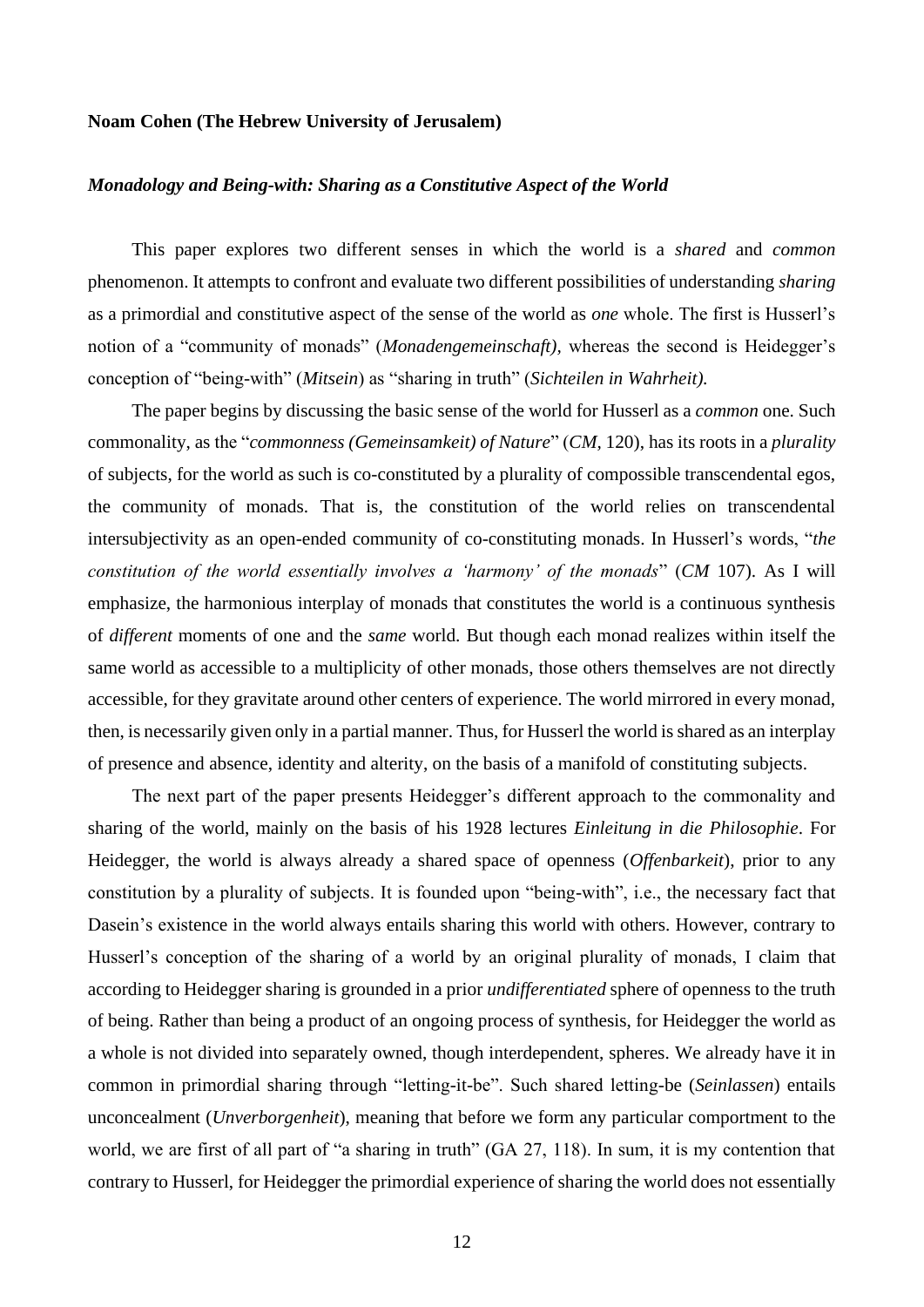entail other subjects as absent, but rather a "with" as an original living presence, "not the indeterminateness of emptiness, but rather of fullness" (GA 27, 142), whose inner complexity flows out of a common "clearing" (*Lichtung*).

### **Reading list**

Heidegger, Martin. 1996. *Einleitung in die Philosophie (1928/29). Gesamtausgabe, Band 27.*  Frankfurt am Main: Vittorio Klostermann. Heidegger, Martin. 1962. *Being and Time.* Translated by John Macquarrie and Edward Robinson. New York: Harper & Row. Husserl, Edmund. 1960. *Cartesian Meditations: An Introduction to Phenomenology.* Translated by Dorian Cairns. The Hague: Martinus Nijhoff. Husserl, Edmund. 1973. *Zur Phänomenologie der Intersubjektivität. Texte aus dem Nachlass. Zweiter Teil: 1921-1928.* Den Haag: Martinus Nijhoff. Husserl, Edmund. 1973. *Zur Phänomenologie der Intersubjektivität. Texte aus dem Nachlass. Dritter Teil: 1929-1935.* Den Haag: Martinus Nijhoff.

#### **Rosario Croce (Scuola Normale Superiore, Pisa)**

### *The constitution of the social world. Two alternative phenomenological approaches*

My paper will be concerned with the notion of the 'social world' in classical phenomenology, with a special focus on Husserl's and Schutz's theories. I will tackle the issue, by focusing on two intertwined problems: (1) the constitutive and (2) the socio-ontological one.

I will start out by comparing Husserl's and Schutz' accounts of the constitutive problematic in relation to the social realm. As I will try to show, while Husserl is not completely clear about what he means by constitution of social phenomena, Schutz provides a more defined account. In Schutz' view, indeed, the constitution of the social world consists of two kinds of intentional acts underlying any intersubjective encounter: i.e., a *constructive* one whereby the subjects endow an action with a sense (*Sinnsetzung*), and an *interpretative* one whereby they understand and interpret the meanings of the actions performed by others (*Sinndeutung*).

Then, I will try to point out what I take to be the main drawbacks of the Schutzian approach. On the one hand, indeed, Schutz' theory seems to be flawed with a *methodological* and *ontological*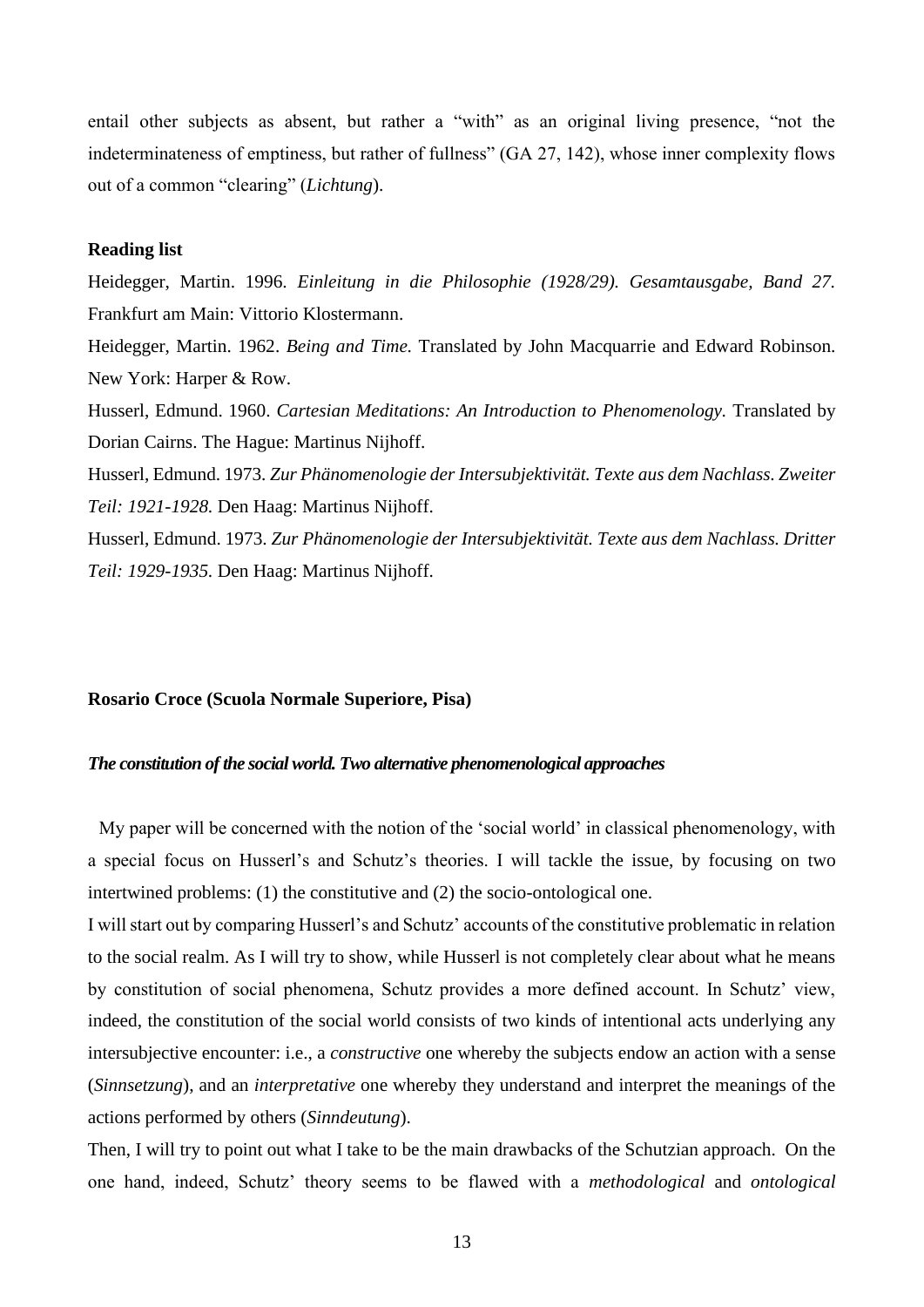*individualism*, which leads him to reduce any social complex entity to the analysis of the singular episodes of social action (Schutz 1967: 11). On the other hand, Schutz tends to overemphasise the *subjective* and *psychological* aspects of social reality over those aspects which are objective, irreducible to human agency, and independent of subjective experience. In this regard, it is quite telling that Schutz' analysis of the social world amounts ultimately to the analysis of the various "degree[s] of intensity" of one's experience and understanding of the others [*Fremdverstehen*].

These criticisms of Schutzian approach will bring me to the systematic proposal of my paper. After having drawn attention to some Husserlian suggestions which go in the opposite direction to Schutz, I will try to provide arguments in favour of the thesis that a phenomenological approach is consistent with (i) a multi-layered and non-reductive social ontology and (ii) a defence of the objectivity and non-subjective nature of social reality. I will argue this is possible only if we do not conflate the notion of the 'social world' into that of intersubjectivity, and if we recognise accordingly that there are some aspects of the social world that pre-exist the single episodes of social actions as factors constraining and structuring our social experience. My suggestion will be to conceptualize these elements as parts of what Husserl calls the pre-givenness of the world, in particular with reference to its sedimented and historical dimension.

In closing, I will point out the main implications of such a different account of social reality to the problematic of intentional constitution, and I will propose to distinguish three types of constitutive operations responsible, respectively, for the givenness, reproduction and transformation of the social world.

### **Reading list**

Husserl, E. 1952. *Ideen zu einer reinen Phänomenologie und phänomenologischen Philosophie. Zweites Buch: Phänomenologische Untersuchungen zur Konstitution.* "Husserliana", Bd. 4, den Haag: Martinus Nijhoff*.* (engl. trans. by R. Rojcewicz, A. Schuwer: *Ideas Pertaining to a Pure Phenomenology and to a Phenomenological Philosophy. Second Book: Studies in the Phenomenology of Constitution*. Dordrecht: Kluwer Academic, 1989).

Husserl, E. 1973, *Zur Phänomenologie der Intersubjektivität. Texte aus dem Nachlaß,* "Husserliana", Bd. 14, hrsg. von I. Kern, den Haag: Martinus Nijhoff.

Husserl, E. 2004. *Einleitung in die Ethik Vorlesungen Sommersemester 1920/1924.* Hrsg. von E. Peucker. "Husserliana", Bd. 37, Dordrecht: Springer.

Schutz, A. 1967 [1932]. *The Phenomenology of the Social World*. Evanston, Ill.: Northwestern University Press.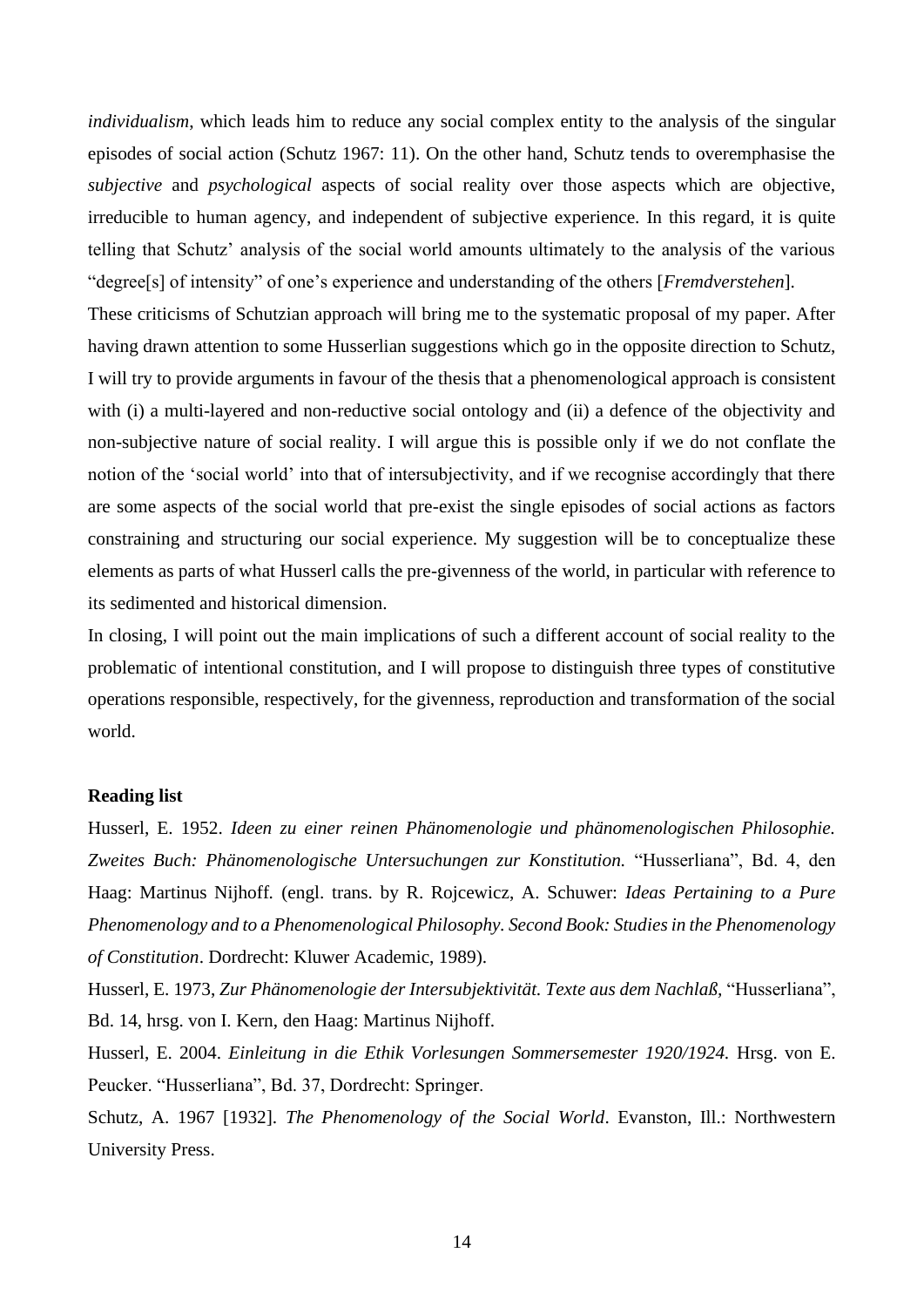### **Giovanni Fava (Ca' Foscari University Venice)**

# *Between nature and history. The problem of "transcendental geology" in the late Merleau-Ponty's philosophy.*

The aim of this presentation is to explore the concept of "transcendental geology", outlined by Maurice Merleau-Ponty in one of the last working notes of his *Le visible et l'invisible*.

The working note on transcendental geology is inserted in the context of the phenomenology of the pre-objective developed by the French philosopher in the second half of the '50s with the courses at the Collège de France on the concept of Nature. What is at stake in Merleau-Ponty's project is precisely the relation between history and nature. In fact, the problematization of the concept of nature took place as a response to the crisis of the concept of history derived from the Marxist philosophy. By redefining the concept of nature, Merleau-Ponty has attempted to bring to light the *constitutive element that ontologically precedes and grounds the historical process*. As indicated by Barbaras, «the concept of nature is a generic title for an examination that deals with a certain type of being, namely, that which *is not instituted*».

Now, the interest that Merleau-Ponty's proposal arouses consists in the fact that such an examination led the French philosopher to rearticulate the link between history and nature in *temporal* terms, recognizing in the nature the "past of all pasts", the "immemorial time", or the "prehistory" from which history is instituted: nature constitutes the pre-objective, the "*être brut*", the *non-instituted* which makes every historical objectification possible, the *vertical* or *architectural* past that grounds the human present.

In the last phase of Merleau-Ponty's production these theoretical results, related to the identification of a pre-objective layer beneath history, are directed towards a "geological" recognition of the Earth as *Boden* of history, that is to say as the *soil* and *transcendental* origin of human experience. What previously emerged as pre-objective from the analysis of nature is now assimilated to the Earth. The concept of *transcendental geology* represents both the synthesis and the starting point for reconfiguring the relationship between history and nature.

In the first part of the presentation, I will try to trace the passage, so to say, from phenomenology to geology in the late works of Merleau-Ponty, with a special reference to the Collège de France's course devoted to *Husserl at the limits of phenomenology* and the working notes of *Le visible et l'invisible*. In the second part of the presentation, I will develop the concept of transcendental geology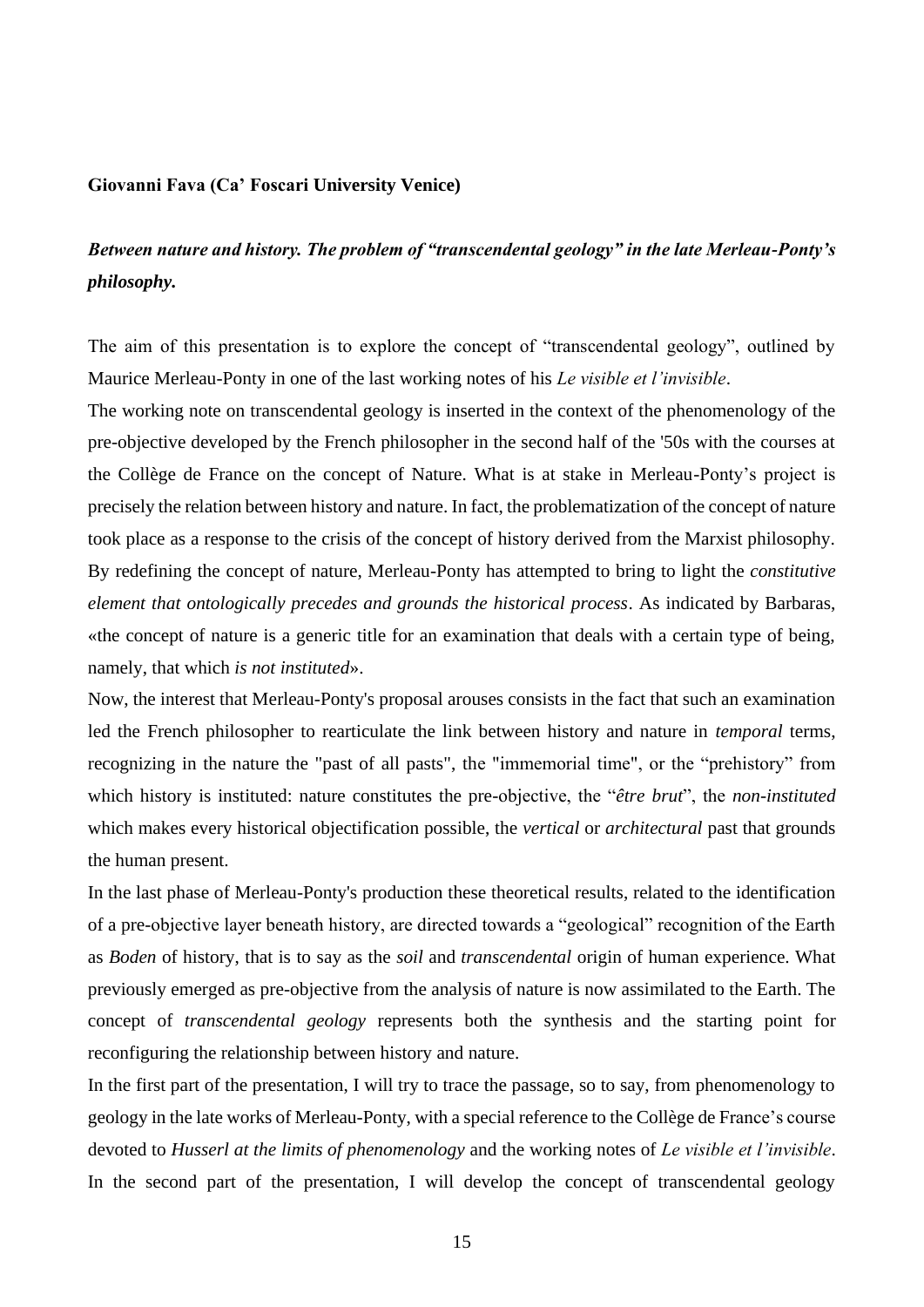considering its relations with the problem of nature and showing how it can provide a theoretical paradigm through which rearticulate the relationship between institution, nature and history.

### **Reading list**

M. Merleau-Ponty, *The visibile and the invisible*, Northwestern University Press, Evanston, 1968, pp. 258-259; M. Merleau-Ponty, *Husserl at the Limits of Phenomenology*, Northwestern University Press, Evanston, 2001, pp. 5-10; pp. 60-76. E. Husserl, *Foundational Investigations of the Phenomenological Origin of the Spatiality of Nature: The Originary Ark, the Earth, Does Not Move,* in M. Merleau-Ponty, Husserl at the Limits of Phenomenology, cit., pp. 117-131. D. Trigg, *The role of the Earth in Merleau-Ponty's Archeological Phenomenology*, in «Chiasmi

international», 16(2014), pp. 255-273.

### **Davide Pilotto (Sorbonne Université/University of Salento)**

# *Lebenswelt and Ethnography. Husserl's Life-world in the Light of the Letter to Lucien Lévy-Bruhl and the Manuscript K III 7*

Met in Paris in 1929 at Husserl's lectures that gave rise to *The Paris Lectures* and laid the groundwork for the *Cartesian Meditations*, Lucien Lévy-Bruhl, the French ethnologist known mainly for his notions of pre-logical and participation, exerted a strong fascination on the late Husserl, who saw in his work – especially in *La mythologie primitive* – some remarkable thematic proximities to his researches on the life-world, which would shortly afterward be incorporated into the *Krisis*. In the two texts that refer directly to the Parisian anthropologist – the letter of 11 March 1935, available in the *Briefwechsel* volume of the *Husserliana*, and the manuscript K III 7, still unpublished –, Husserl makes no secret of "the burning interest" (Husserl 2008, 349) in "something overwhelmingly new" (Husserl 2008, 351) that he saw in Lévy-Bruhl's work.

In the presentation, we will ask in which measure Husserl's reading of Lévy-Bruhl can provide a significant contribution to the clarification of the problematic status of the life-world. First of all, in the light of the phenomenological literature that has examined the *Lebenswelt*, it can be preliminarily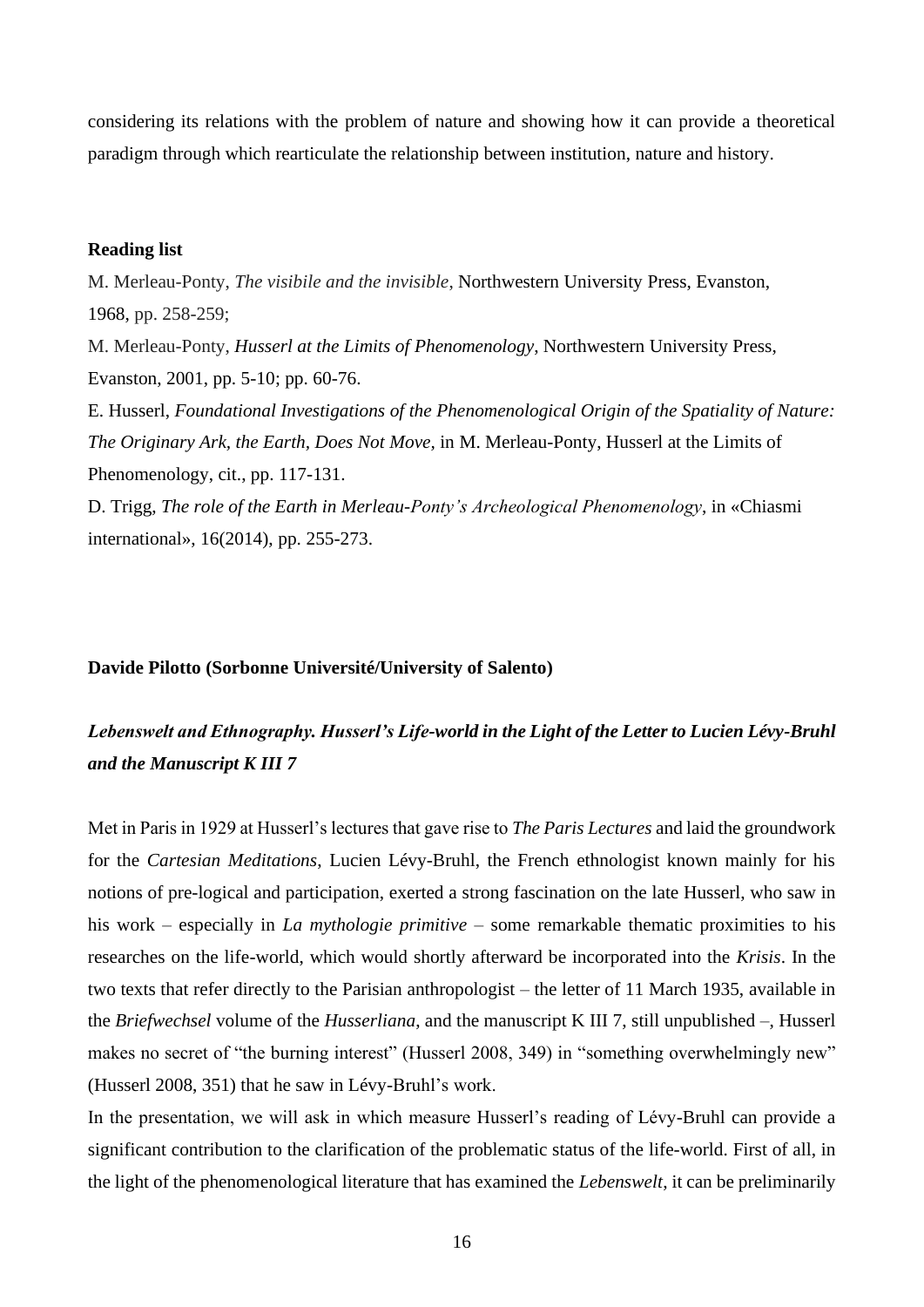argued that Husserl oscillates between a life-world understood as the ordinary world of which one has experience (Husserl 1973, §10) and a life-world as a theoretical construction, as an abstraction made from concrete experience, with the *Krisis* often failing to master this semantic shift – an aporetic outcome of which Husserl himself was fully aware (Husserl 1970, §34f). According to Anthony J. Steinbock, we could, in particular, identify four "provisional concepts of the life-world" (Steinbock 1995, 88–96), which would summarise the spectrum of possible interpretations of this notion, although, to reconfirm the *de facto* aporetic outcomes of the debate, Steinbock argues that they "are not assimilable into one coherent, univocal theory of 'the' life-world" (Steinbock 1995, 87).

In the light of these problematic issues, we will ask ourselves whether and how the question of the status of the Husserlian notion of *Lebenswelt*, with particular reference to those readings that sustain its ontological commitment (Benoist 1996, Romano 2015), insofar as it is referable to the concrete *Welt* in which we live and thus to our everyday experience, or its "fictitious" or "artificial" nature (Blumenberg 1986), as the result of an idealization analogous to that which occurs in the field of the "objective" sciences, undergoes a decisive reorientation in the light of those positions of Lévy-Bruhl whose theoretical proximity to his own thought Husserl seems to grasp. Can we still propose a "realist" interpretation of the *Lebenswelt* when Husserl, influenced by the French ethnologist, writes that "every human being has a 'world-representation', that every nation, every supranational cultural grouping lives, so to speak, in a distinct world as its own environing world, and so again every historical time in its world" (Husserl 2008, 350–351)? How can it be argued at the same time that, for the humanity, the world "is not a 'world-representation' but rather the world that actually exists for it" (Husserl 2008, 351)? Which reading of the life-world, with particular reference to Steinbock's quadripartition of its possible interpretations, seems to be advantaged by what Husserl writes in the light of his reception of *La mythologie primitive*?

In the course of the presentation, in addition to Husserl's *Letter to Lévy-Bruhl* and the scant literature that considers it – beyond the attention it received in France between the 1950s and 1960s (Merleau-Ponty 1953, Merleau-Ponty 1964, Derrida 1989), one may recall the introductions to its translations (Soulez 1988, De Palma 2008, Moran-Steinacher 2008) and a few sporadic articles on its reception (Jamme 1989, San Martin 1997, Bernasconi 2005, Giovannangeli 2012, De Villers 2016) –, consideration will also be given to the manuscript K III 7, which constitutes, next to the letter, the only other text by Husserl that contains a reflection on Lévy-Bruhl (De Palma 2008, 75): this manuscript, still unpublished, is available at the Husserl Archives in Paris, the institution at which the author of this abstract is currently Visiting Ph.D. Student. Never hitherto taken into consideration by the literature, it may offer a valuable additional resource to understand whether and how Lévy-Bruhl's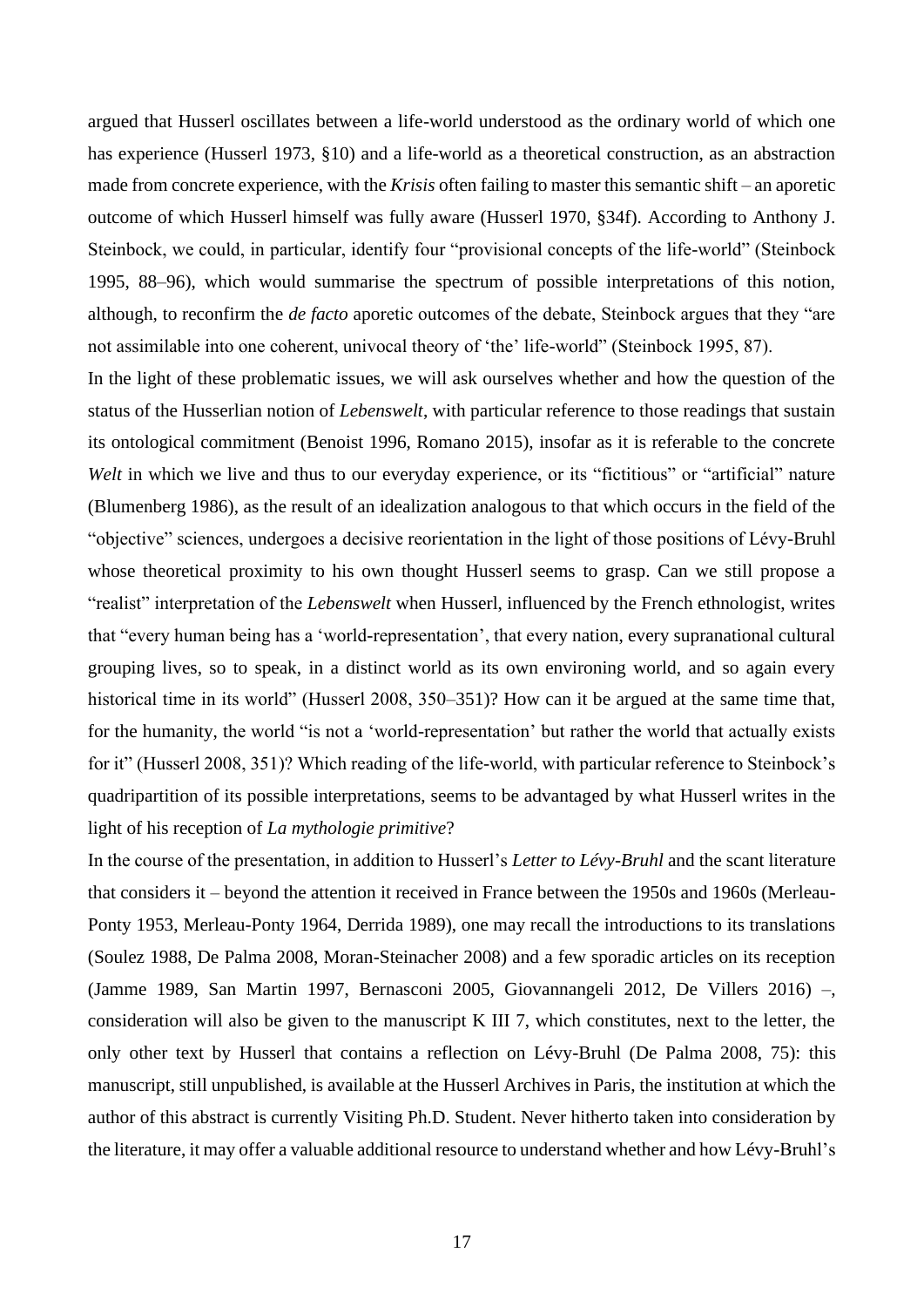theoretical elaboration and Husserlian reflections on it play an important role towards a better understanding of the notion of life-world.

### **Reading list**

Benoist, Jocelyn (1996). "« Le monde pour tous » : universalité et *Lebenswelt* chez le dernier Husserl". *Recherches husserliennes*. 5: 27–52.

Bernasconi, Robert (2005). "Lévy-Bruhl among the Phenomenologists: Exoticisation and the Logic of 'the Primitive'". *Social Identities: Journal for the Study of Race, Nation and Culture*. 11 (3): 229– 245.

Blumenberg, Hans (1986). *Lebenszeit und Weltzeit*. Frankfurt am Main: Suhrkamp.

De Palma, Vittorio (2008). *Presentazione*. In Husserl, Edmund. "Lettera a Lucien Lévy-Bruhl". Translated by Vittorio De Palma. *Studi Culturali*. 5 (1): 75–78.

De Villers, Bénédicte (2016). "La lettre de Husserl à Lévy-Bruhl. Éclairages phénoménologique, anthropologique et préhistorique sur la problématique du social". In Lavigne, Jean-François; Pradelle, Dominique (ed.). *Monde, structures et objets de pensée. Recherches de phénoménologie en hommage à Jacques English*. Paris: Hermann. pp. 283–306.

Derrida, Jacques (1989). *Edmund Husserl's "Origin of Geometry". An Introduction*. Translated by Brian Massumi. Minneapolis: University of Minnesota Press.

Giovannangeli, Daniel (2012). "Passivité et alterité: la lettre de Husserl à Lévy-Bruhl". *Bulletin d'analyse phénoménologique*. 8 (1): 519–533.

Husserl, Edmund (1973). *Experience and Judgment. Investigations in a Genealogy of Logic*. Edited by Ludwig Landgrebe. Translated by James S. Churchill and Karl Ameriks. Evanston: Northwestern University Press.<sup>1</sup>

Husserl, Edmund (2008). "Letter to Lucien Lévy-Bruhl". Translated by Dermot Moran and Lukas Steinacher. *The New Yearbook for Phenomenology and Phenomenological Philosophy*. 8: 349–354.<sup>2</sup> Husserl, Edmund (1935). *Manuskript K III 7*. Unpublished manuscript.<sup>3</sup>

Husserl, Edmund (1970). *The Crisis of European Sciences and Transcendental Phenomenology*. Translated by David Carr. Evanston: Northwestern University Press.<sup>4</sup>

<sup>1</sup> Text whose original version in German has not yet been included in the *Husserliana* series.

<sup>2</sup> Critical edition: Husserl, Edmund (1994). "Husserl an Lévy-Bruhl, 11. III. 1935". In *Husserliana: Dokumente. Band 3. Briefwechsel*. Vol. VII. Edited by Karl Schuhmann. Dordrecht: Kluwer. pp. 161–164.

<sup>&</sup>lt;sup>3</sup> Methodological note: the manuscript is preserved both in the Husserl Archives in Leuven and, in the typewritten transcription, in those of Paris, where I will be Visiting Ph.D. Student from the end of May to the end of August. This opportunity will give me the possibility to have access to it.

<sup>4</sup> Critical edition: Husserl, Edmund (1976) [1st pub. 1954]. *Husserliana: Gesammelte Werke. Band 6. Die Krisis der Europäischen Wissenschaften und die transzendentale Phänomenologie*. Edited by Walter Biemel. Den Haag: Nijhoff.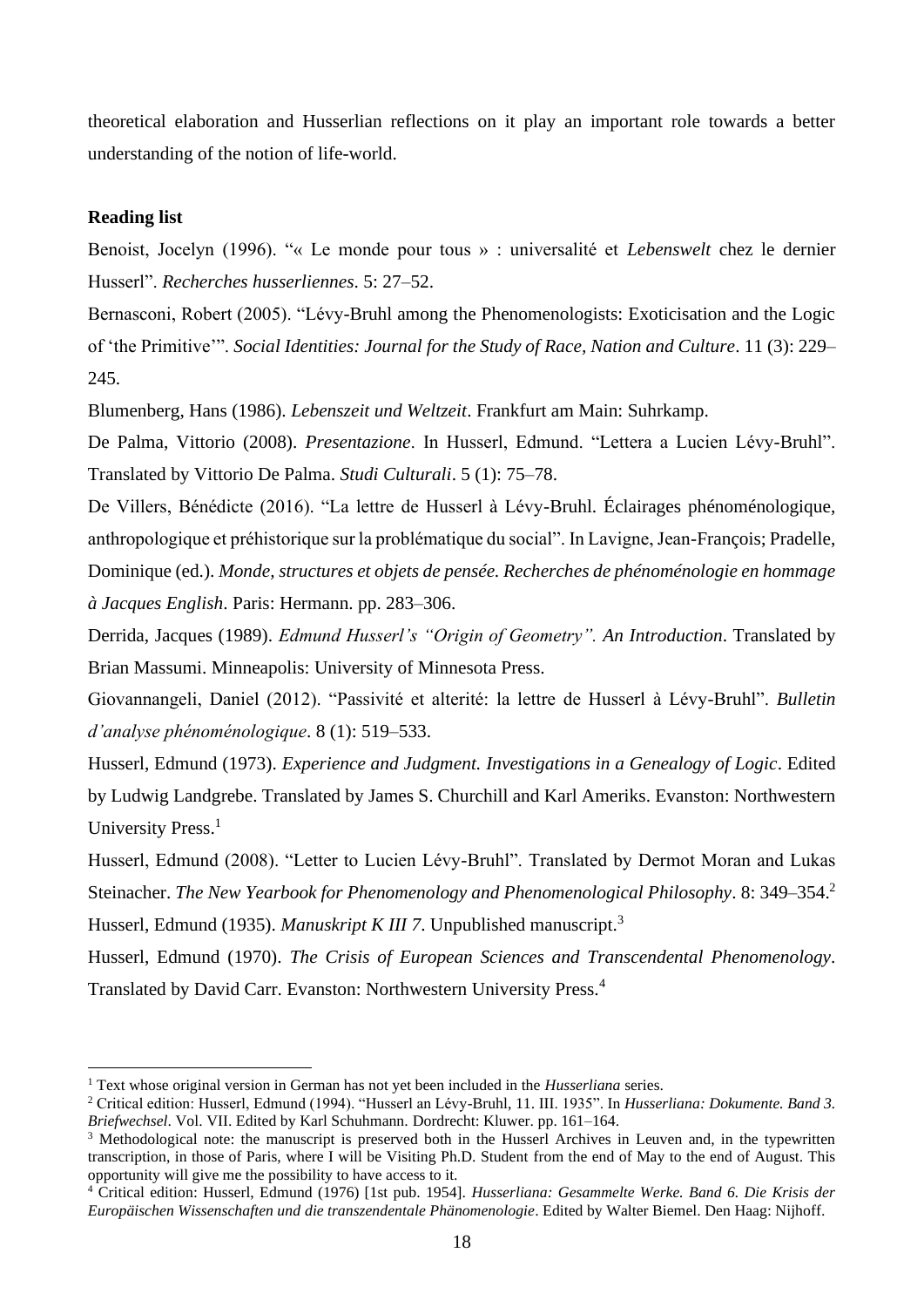Jamme, Christoph (1989). "Überrationalismus gegen Irrationalismus. Husserls Sicht der mythischen Lebenswelt". In Jamme, Cristoph; Pöggeler, Otto (ed.). *Phänomenologie im Widerstreit. Zum 50. Todestag Edmund Husserls*. Frankfurt am Main: Suhrkamp. pp. 65–80.

Lévy-Bruhl, Lucien (1935). *La mythologie primitive. Le monde mythique des Australiens et des Papous*. Paris: PUF.

Merleau-Ponty, Maurice (1975) [1st pub. 1953]. *Les sciences de l'homme et la phénoménologie*. Paris: Centre de Documentation Universitaire.

Merleau-Ponty, Maurice (1964). *The Philosopher and Sociology*. In *Signs*. Translated by Richard C. McCleary. Evanston: Northwestern University Press. pp. 98–113.

Moran, Dermot; Steinacher, Lukas (2008). "Husserl's Letter to Lévy-Bruhl: Introduction". *The New Yearbook for Phenomenology and Phenomenological Philosophy*. 8: 325–347.

Romano, Claude (2015). *At the Hearth of Reason*. Translated by Michael B. Smith. Evanston: Northwestern University Press.

San Martin, Javier (1997). "Husserl and Cultural Anthropology. Commentary on Husserl's Letter to Lévy-Bruhl". *Recerches husserliennes*. 7: 87–116.

Soulez, Philippe (1988). "Présentation et commentaire de la lettre de Edmund Husserl à Lucien Lévy-Bruhl". *Gradhiva*. 4: 63–64 and 70–72.

Steinbock, Anthony J. (1995). *Home and Beyond. Generative Phenomenology after Husserl*. Evanston: Northwestern University Press.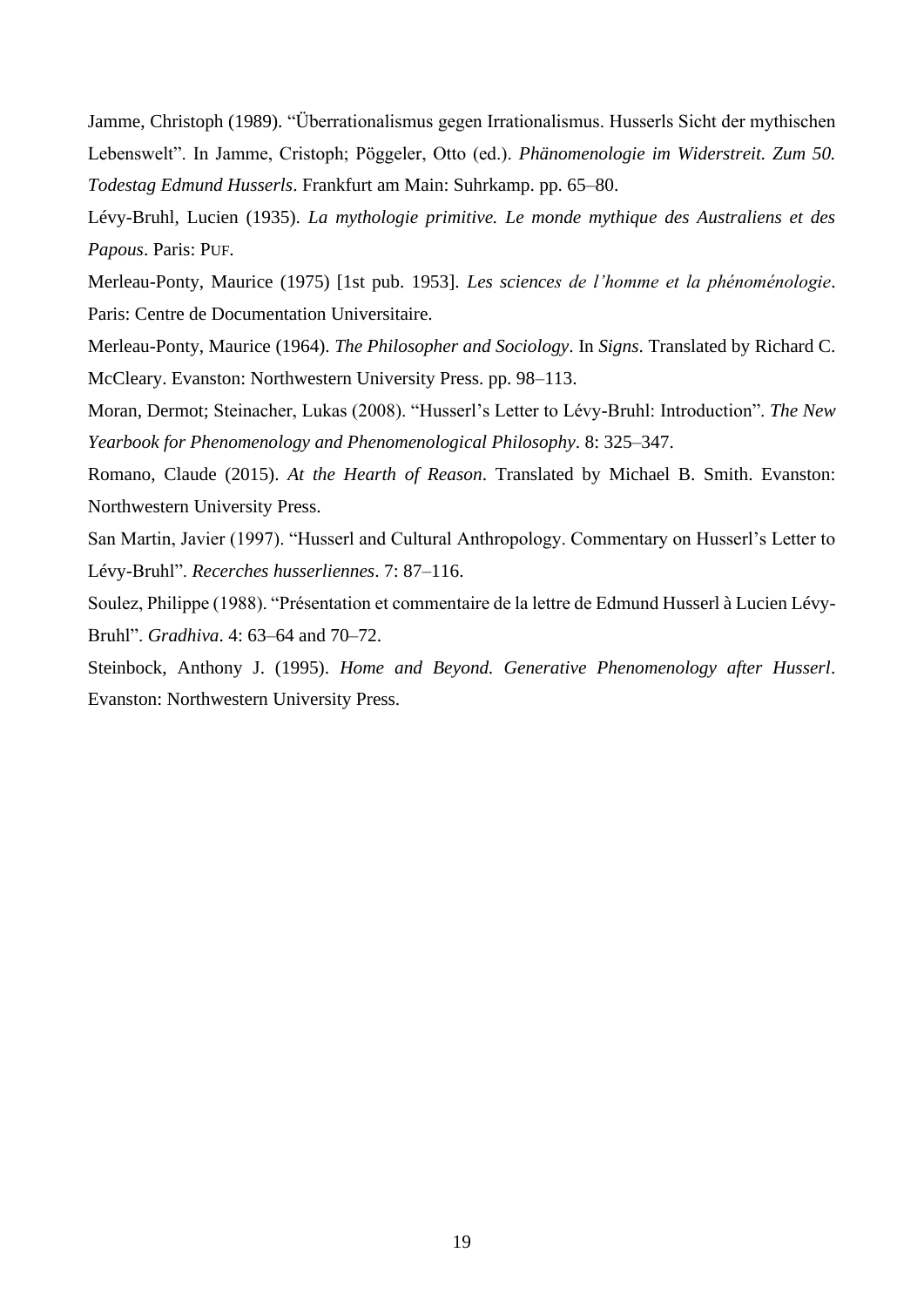### **Anne Kirstine Rønhede (University of Koblenz-Landau)**

### *Nature as the Limit of Truth?*

Martin Heidegger reconceptualizes truth phenomenologically as unconcealment. This conception of truth may be interpreted as linking different ways of being with different ways of disclosing and uncovering. From this starting point, I will examine the relation between nature and truth along the following lines:

In *Being and Time*, Heidegger describes three different ways of being: 1) beinghere (Dasein), 2) availability (Zuhandenheit), and 3) occurrence (Vorhandenheit). Paired with these, he specifies unconcealment as 1) understanding of being (disclosure), 2) uncovering by handling, and 3) uncovering by predication. Thus, truth as unconcealment can be understood as a pluralist concept of truth. Now, since beinghere, availability and occurrence are not the only ways of being we encounter, we may try to give a detailed account of unconcealment regarding *further* ways of being. If we take nature to *be* in its own distinct way – differently than humans, tools, and mere objects – then the question arises, how to describe unconcealment with regard to nature's way of being. But in this case we are immediately confronted with the more basic question, whether nature as "a limit case of the being of possible innerworldly beings" (*Being and Time*, 65) can actually be uncovered as such. Although Heidegger may be said to have used different concepts of nature – or alternatively may even be interpreted as not having developed any *distinct* concept of nature – we can discern a tendency of questioning whether nature *as such* can be assigned the possibility of being uncovered. This tendency is apparent for instance when he speaks of nature as "what 'stirs and strives', what overcomes us, entrances us as landscape, remains hidden." (*Being and Time*, 70).

*If* nature as such cannot be uncovered, or rather, is uncovered as what "remains hidden", then the domain of natural entities that traditionally is accountable of truth  $-$  for instance by providing objects that according to classical theories of truth *correspond* to propositions – in this context on the contrary fall out of the scope of truth. With the same consequence, it can be questioned whether modern natural science, when viewed from a phenomenological (Heideggerian) starting point, indeed interprets *nature* as such, or only examines occurrent entities. In other words, from the starting point of connecting truth with being, and on the basis of the attempt to describe the being of nature as such,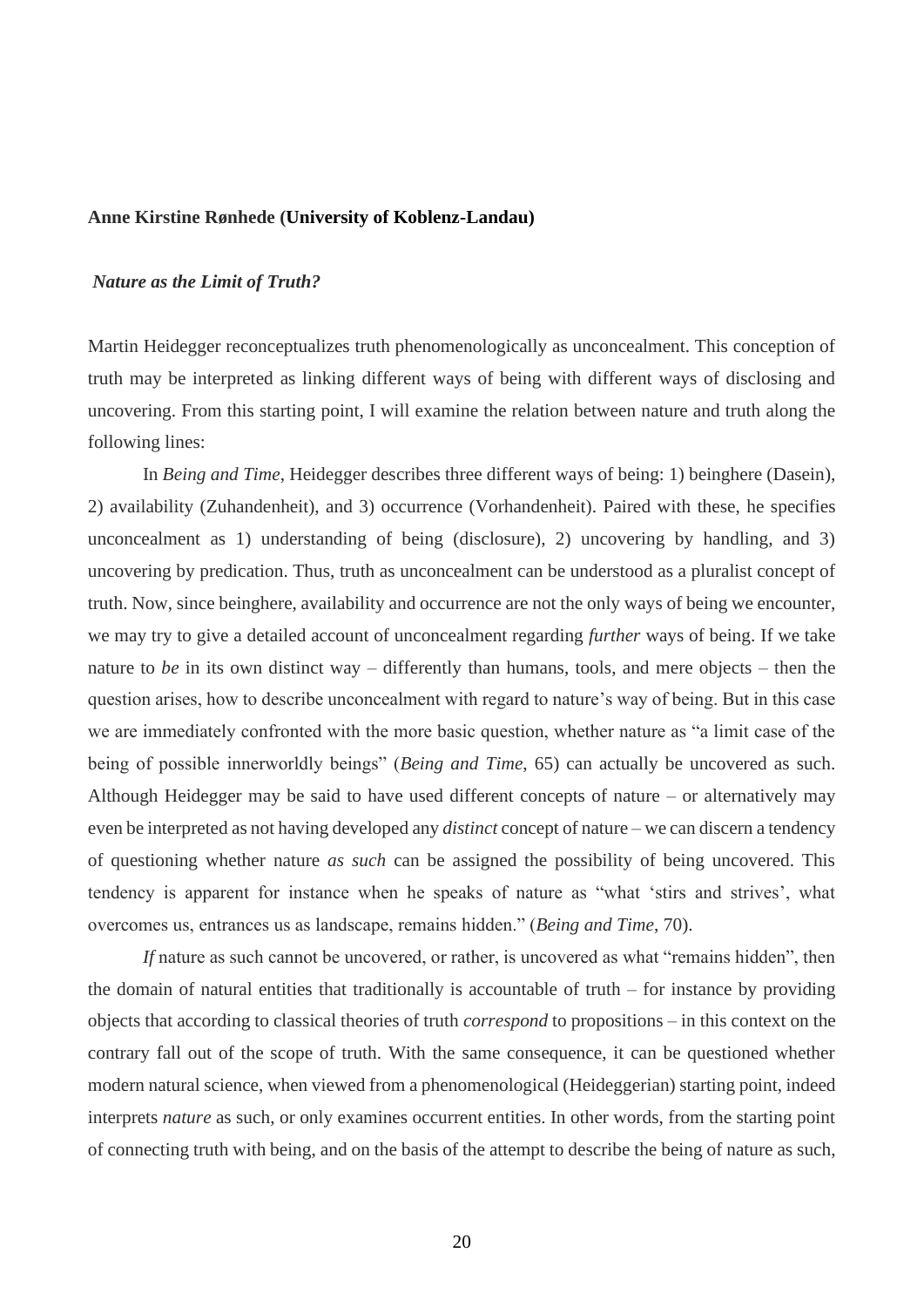it may appear that the entities which we traditionally consider as playing an important role for truth, namely the things as they are in nature, in this case are not relevant to the subject of truth.

My presentation will consist of three steps: First, I will sketch out Heidegger's idea of truth as unconcealment as a pluralist conception, according to which different ways of unconcealment are linked with different ways of being. After treating the way of being of nature as such in a second step, I will finally discuss the possibility of disclosing this way of being and consider the consequences of (the lack of) such a possibility.

#### **Reading list**

Cho, Kah Kyung: *Bewußtsein und Natursein. Phänomenologischer West-Ost-Diwan*, Freiburg: Alber, 1987.

Cooper, David E.: "Heidegger on Nature", in: *Environmental Values*, 14, Nr. 3, 2005, 339–351.

Fell, Joseph P.: "The Familiar and the Strange: On the Limits of Praxis in the Early Heidegger", in: Hubert L. Dreyfus (Hrsg.), *Heidegger: A Critical Reader*, Oxford: Blackwell, 1992, 65–80.

Heidegger, Martin: *Sein und Zeit*, Tübingen: Max Niemeyer, 1972.

— *Einleitung in die Philosophie*. Freiburger Vorlesung, Wintersemester 1928/29, Otto Saame und Ina Saame-Speidel (Hrsg.), GA 27.

— *Die Grundbegriffe der Metaphysik. Welt – Endlichkeit – Einsamkeit*. Freiburger Vorlesung, Wintersemester 1929/30, Friedrich-Wilhelm von Herrmann (Hrsg.), GA 29/30.

— *Vom Wesen der Wahrheit. Zu Platons Höhlengleichnis und Theätet.* Freiburger Vorlesung, Wintersemester 1931/32, Hermann Mörchen (Hrsg.), GA 34.

— *Einführung in die Metaphysik*, Freiburger Vorlesung, Sommersemester 1935, Petra Jaeger (Hrsg.), GA 40.

— "Brief über den 'Humanismus'", in: *Wegmarken*, Friedrich-Wilhelm von Herrmann (Hrsg.), GA 9.

Sforza, Agustina: *Sein und Leben. Zur Andersheit des Tieres bei Heidegger*, Frankfurt: Klostermann, 2021.

Thomas, Philipp: *Selbst-Natur-sein. Leibphänomenologie als Naturphilosophie*, Berlin: de Gruyter, 1996.

Vetter, Helmuth: "Die Frage nach dem , Natursein' bei Heidegger aus der Sicht von Kah Kyung Cho", in: Kah Kyung Cho, Young-Ho Lee (Hrsg.), *Phänomenologie der Natur. (Phenomenology of Nature)*, Freiburg: Alber, 1999, 15–30.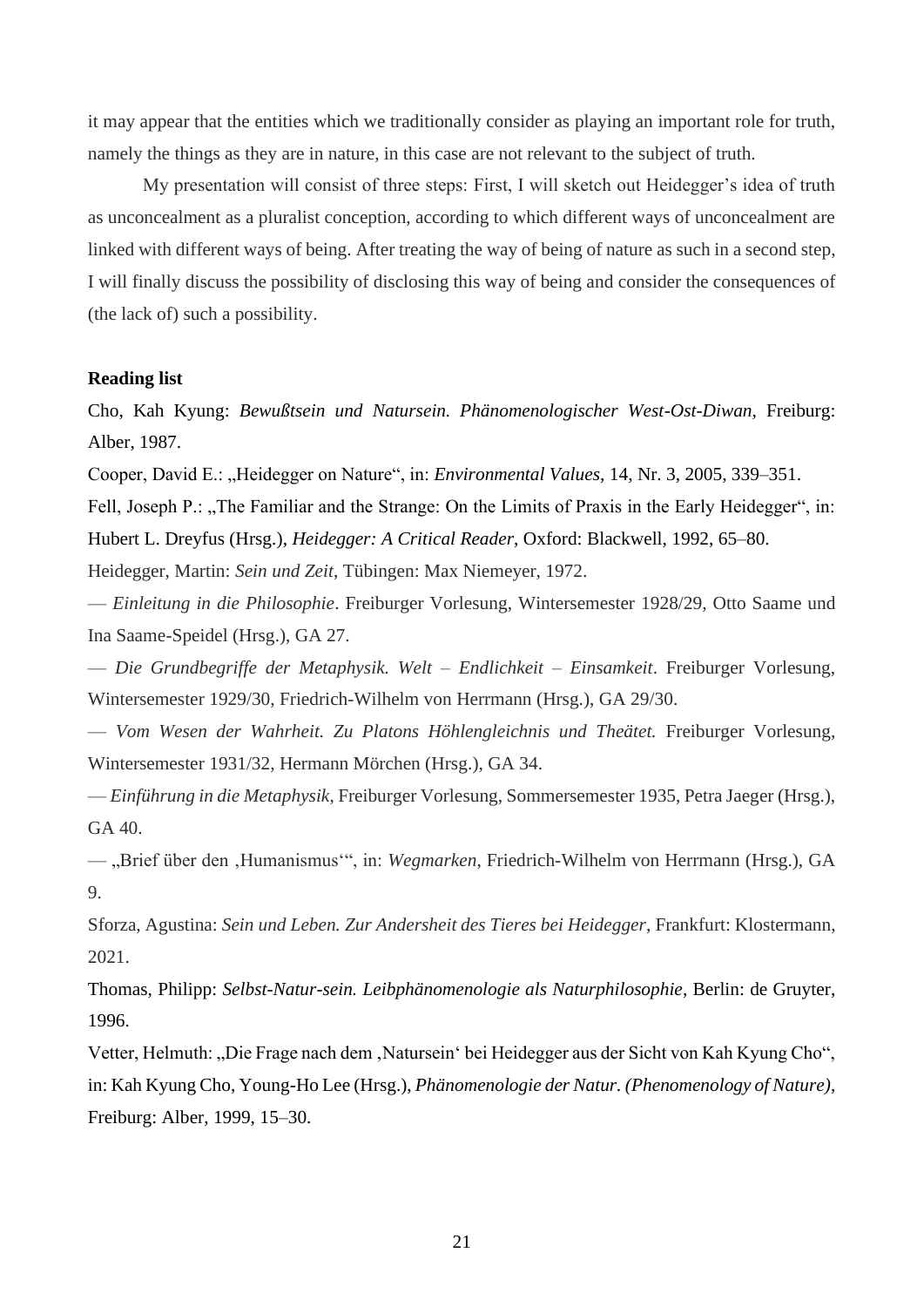### **Xingchen Mao (Maynooth University)**

### *Horizon and the Experiential Normality of Lifeworld*

The word 'horizon' has various meanings according to circumstances: a 'line' against the sky; a 'limited range' of a person's experience; a 'layer' of soil, etc. On the other hand, the various meanings seem to be identified and unified in literal and/or metaphorical senses, in Husserl's transcendental characterisations of 'world' as such, trackable throughout the development of his thought in such as, for example, *Erfahrung und Urteil, Krisis* and specifically *Ideen I,* §§28, 47, 69, 151. This paper explores to the role 'horizon' plays in 'the world'. It addresses both the individual subjective account as well as the intersubjective account for significance of 'horizon' in the constitution of what Husserl calls 'lifeworld,' and also understands the dynamics of horizon through considerations of a sense of normality. The paper is divided into three parts. The first part discusses the horizon of sense, with particular focus on the constitution of senses as temporally-habitually situated in the subjective sphere. The second part discusses their relations with world-horizon (*Welthorizont*) and lifeworld (*Lebenswelt*) in a fuller, intersubjective sense. The third part discusses the sense of horizon, in dialogue with D. Welton's construction of horizon as "background" and "context" in *The Other Husserl*. Through it I suggest that a mindfulness of *normalcy* in a direct-experiential sense and *normality* in a reflective sense is necessary if we want to be faithful to the actual dynamics of horizon. The conclusion is drawn through exploring the normative impact of horizon on the 'hermeneutic circle,' arguing for an expansive (non- enclosing) understanding of the 'circle' in reflective experience.

#### **Reading list**

Husserl, E., *Analysen zur passiven Synthesis. Aus Vorlesungs und Forschungsmanuskripten (1918- 1926)*, Hua XI Husserl, E., *Cartesianische Meditationen und Pariser Vorträge*, Hua I Husserl, E., *Die Krisis der Europäischen Wissenschaften und die tranzendentale Phänomenologie. Ergänzungsband: Texte aus dem Nachlass 1934-1937*, Hua XXIX Husserl, E., *Experience and Judgment: Investigations in a Genealogy of Logic* (London: Routledge 1973)